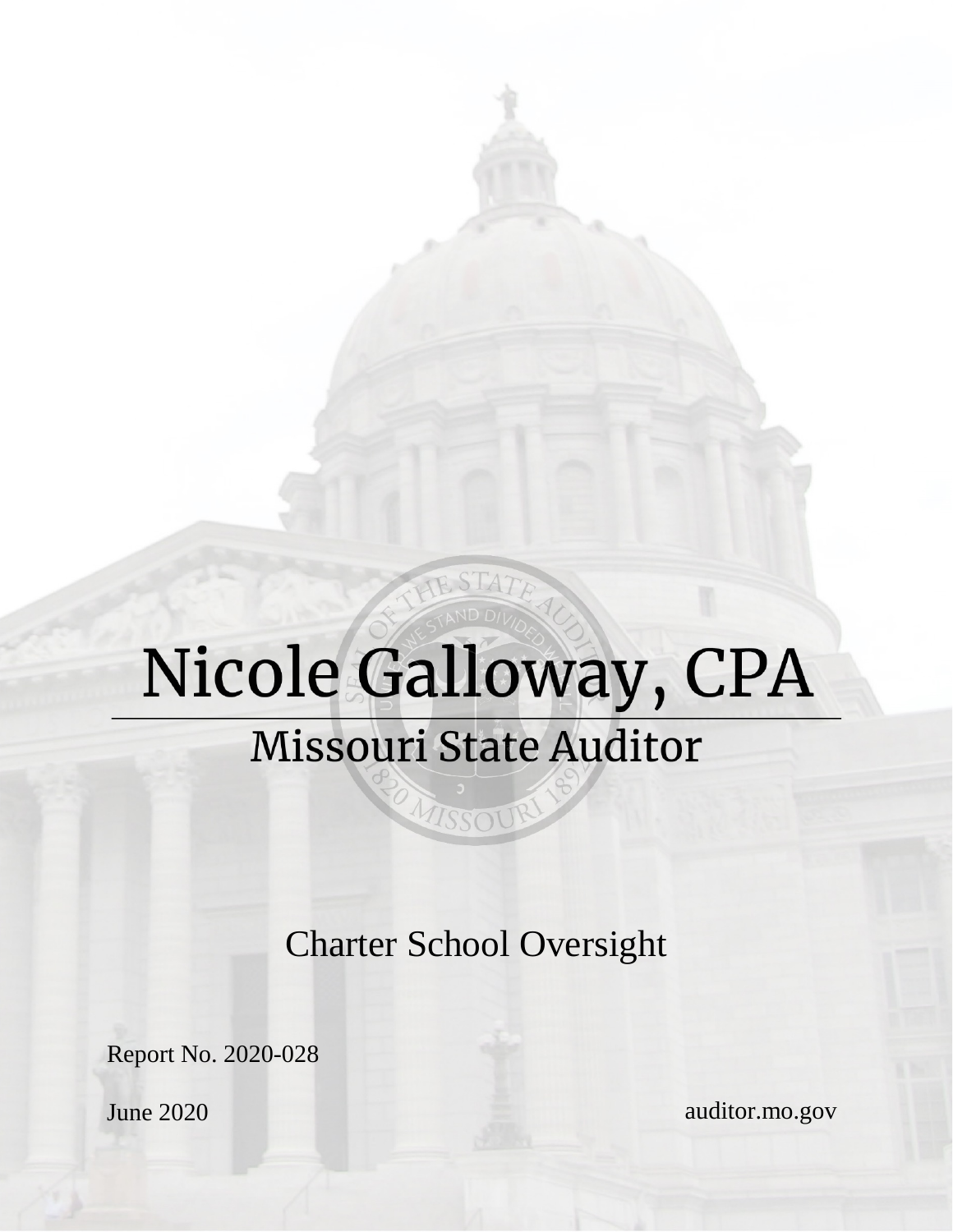

## **Findings in the audit of Charter School Oversight**

| <b>Charter School Boards</b>                                | State law does not require members of the board of directors for charter<br>schools to obtain a specific amount of training or meet certain<br>qualifications. As a result, it is unclear whether board members are<br>adequately prepared to oversee charter schools.                                                                                                                                                                                                                                                   |
|-------------------------------------------------------------|--------------------------------------------------------------------------------------------------------------------------------------------------------------------------------------------------------------------------------------------------------------------------------------------------------------------------------------------------------------------------------------------------------------------------------------------------------------------------------------------------------------------------|
| Inconsistent Oversight                                      | Charter school sponsor oversight of schools is not consistent and sponsor<br>representatives indicated additional information or guidance would be<br>useful regarding their duties. No standards have been established for the<br>frequency of charter school reviews, contents of the annual oversight report,<br>or what sponsors monitor at charter schools.                                                                                                                                                         |
| <b>Charter School Sponsor</b><br>Funding Comparison and Use | Charter school sponsor funding methods and use of sponsor funding should<br>be periodically evaluated. A comparison of Missouri's funding methodology<br>to methods used by 44 states and the District of Columbia that operate<br>charter school programs found various funding methods used by these<br>entities. Some Missouri sponsors use part or all of their funding to provide<br>additional programs and services to their charter schools rather than for<br>administrative costs related to oversight duties. |

**\***The rating(s) cover only audited areas and do not reflect an opinion on the overall operation of the entity. Within that context, the rating scale indicates the following:

Due to the nature of this report, no rating is provided.

- **Excellent:** The audit results indicate this entity is very well managed. The report contains no findings. In addition, if applicable, prior recommendations have been implemented.
- **Good:** The audit results indicate this entity is well managed. The report contains few findings, and the entity has indicated most or all recommendations have already been, or will be, implemented. In addition, if applicable, many of the prior recommendations have been implemented.
- Fair: The audit results indicate this entity needs to improve operations in several areas. The report contains several findings, or one or more findings that require management's immediate attention, and/or the entity has indicated several recommendations will not be implemented. In addition, if applicable, several prior recommendations have not been implemented.
- **Poor:** The audit results indicate this entity needs to significantly improve operations. The report contains numerous findings that require management's immediate attention, and/or the entity has indicated most recommendations will not be implemented. In addition, if applicable, most prior recommendations have not been implemented.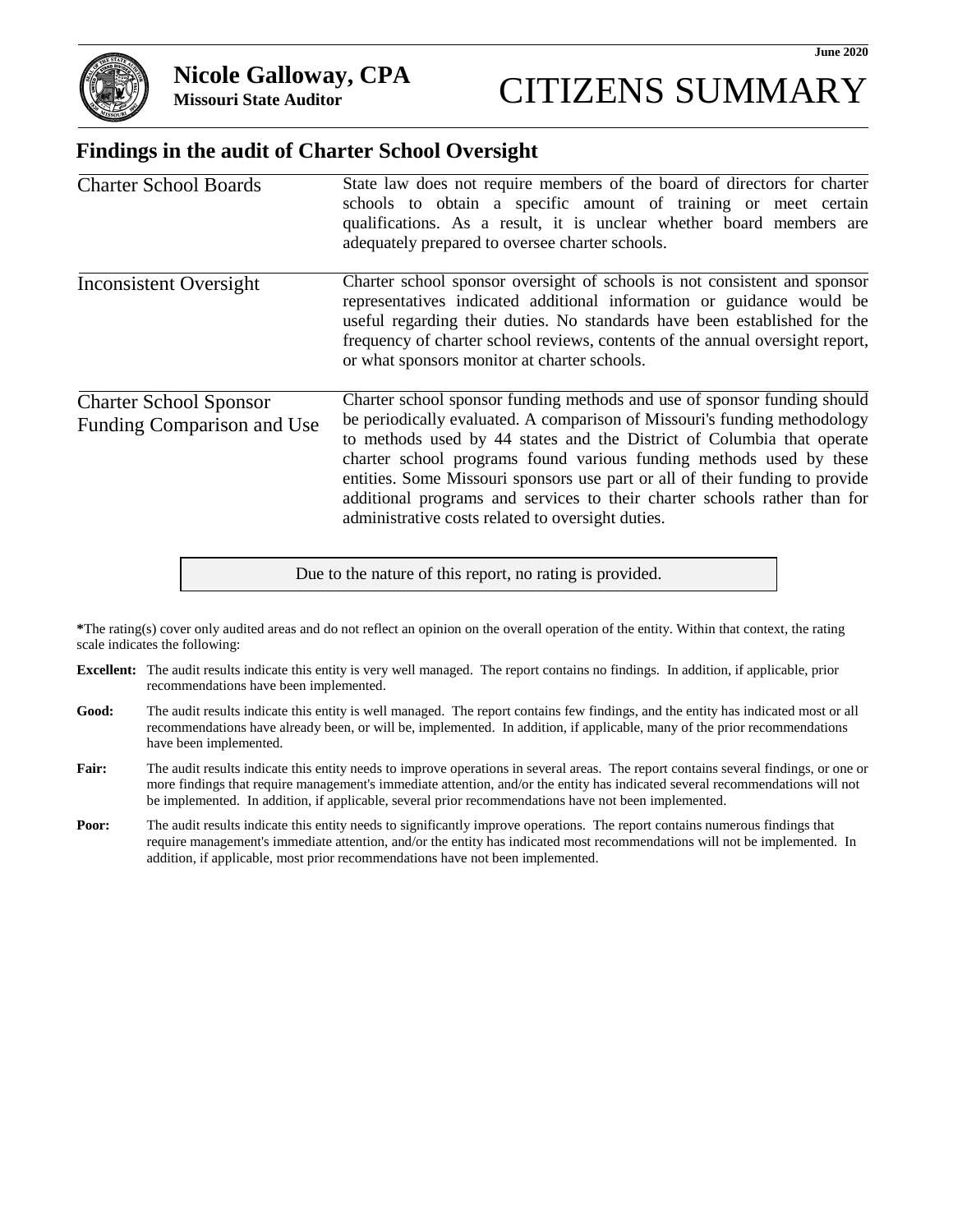# Charter School Oversight Table of Contents

| <b>State Auditor's Report</b>                                             |                                                             | 2 |
|---------------------------------------------------------------------------|-------------------------------------------------------------|---|
| Introduction                                                              |                                                             |   |
| <b>Management Advisory</b><br><b>Report - State Auditor's</b><br>Findings | 3. Charter School Sponsor Funding Comparison and Use  14    |   |
| Appendixes                                                                | A<br>Charter School Sponsor Funding Methods by State18<br>B |   |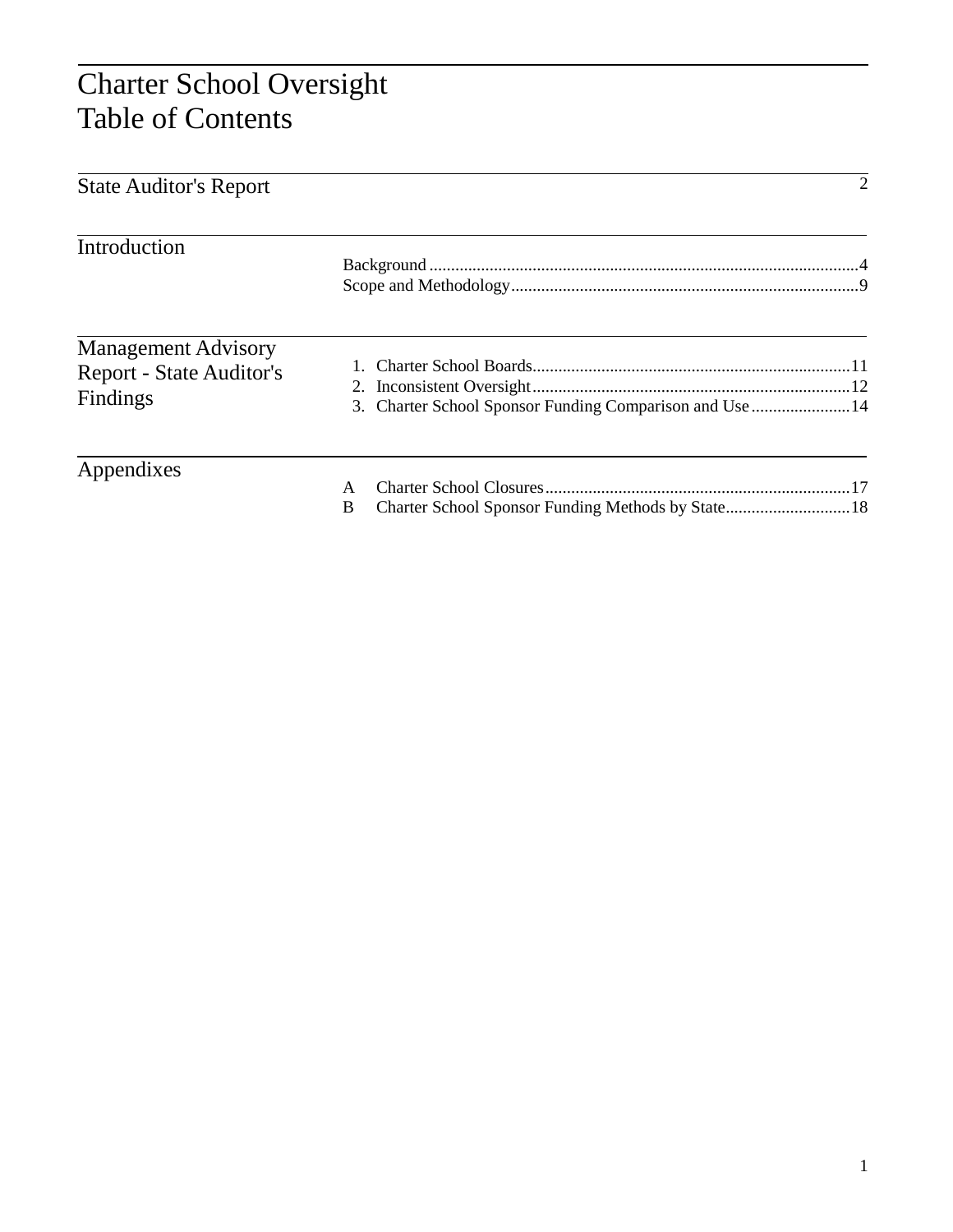

# **NICOLE GALLOWAY, CPA Missouri State Auditor**

Honorable Michael L. Parson, Governor and Members of the General Assembly, and Charles Shields, State Board of Education President and Dr. Margie Vandeven, Commissioner Department of Elementary and Secondary Education Jefferson City, Missouri

We have conducted an audit of Charter School Oversight and certain information related to charter school sponsors, in fulfillment of our duties under Charter 29, RSMo. The scope of the audit included, but was not limited to, the year ended June 30, 2019. The objectives of our audit were to:

- 1. Evaluate internal controls over significant management and financial functions related to the oversight of charter schools.
- 2. Evaluate compliance with certain legal provisions.
- 3. Evaluate the economy and efficiency of certain management practices and procedures, including certain financial transactions related to charter school oversight.
- 4. Compare Missouri's charter school funding method with that of other states.
- 5. Evaluate potential changes needed in state laws governing charter schools and charter school sponsors.

We conducted our audit in accordance with the standards applicable to performance audits contained in *Government Auditing Standards*, issued by the Comptroller General of the United States. Those standards require that we plan and perform our audit to obtain sufficient, appropriate evidence to provide a reasonable basis for our findings and conclusions based on our audit objectives. We believe that the evidence obtained provides such a basis.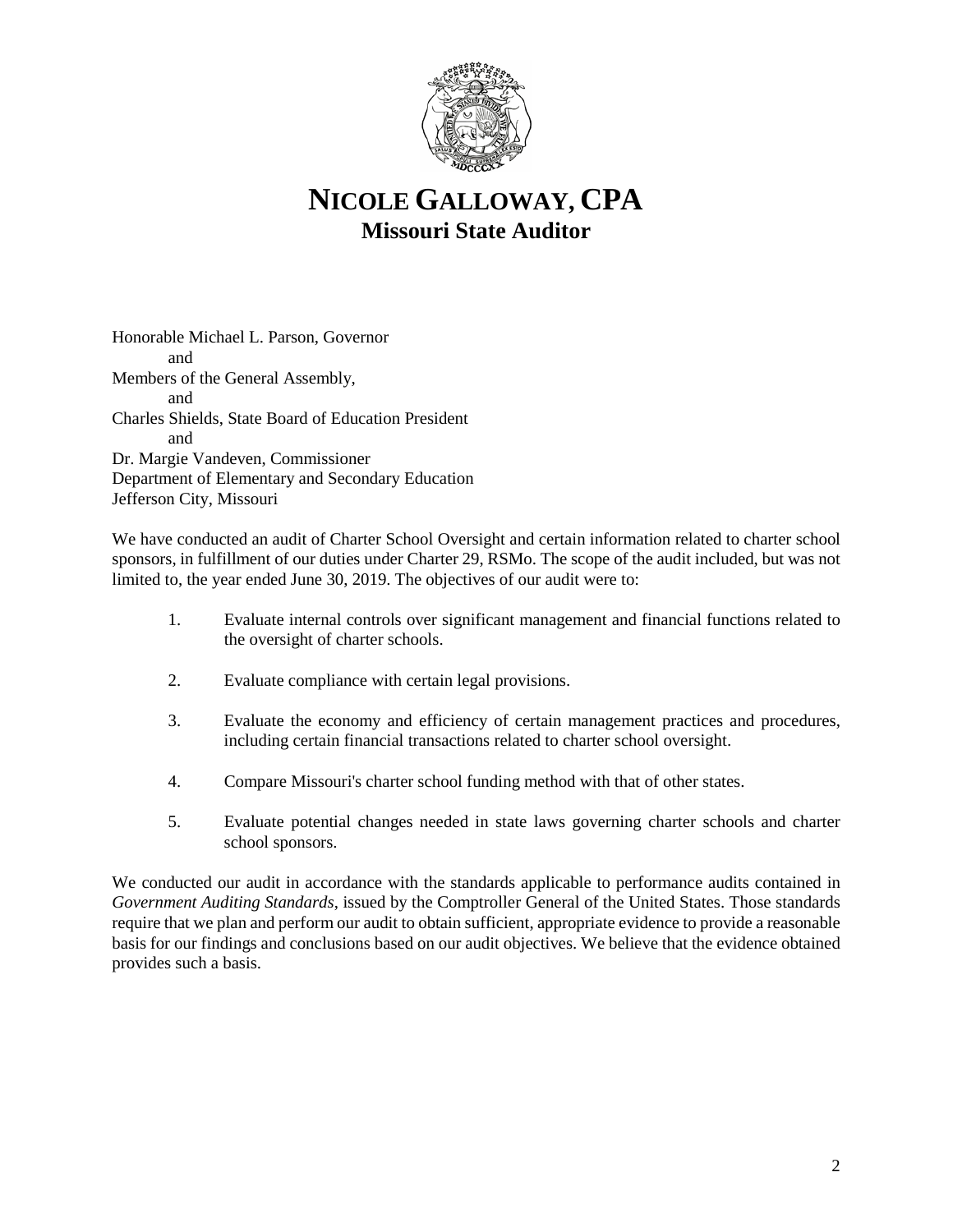For the areas audited, we identified (1) deficiencies in internal controls, (2) no significant noncompliance with legal provisions, (3) no significant deficiencies in management practices and procedures, (4) differences between states on how they fund charter sponsors, and (5) opportunities for improvement in the state laws governing charter schools and charter school sponsors. The accompanying Management Advisory Report presents our findings arising from our audit of Charter School Oversight.

Model. Calley

Nicole R. Galloway, CPA State Auditor

The following auditors participated in the preparation of this report:

Director of Audits: Kelly Davis, M.Acct., CPA, CFE Audit Manager: Deborah Whitis, MBA, CPA, CIA, CFE In-Charge Auditor: Mackenzie J. Wooster Audit Staff: Albert Borde-Koufie, MBA Zach Andrews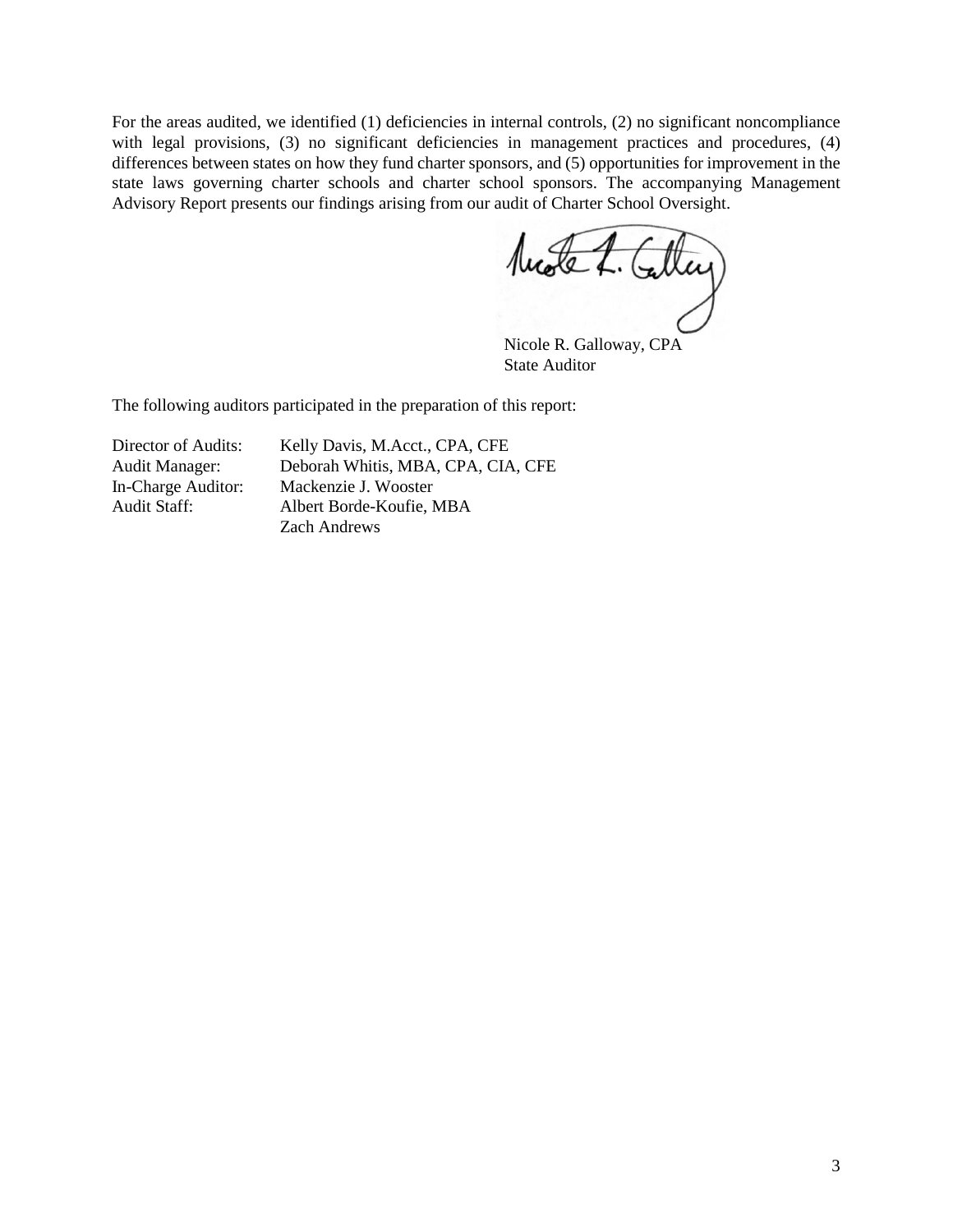| <b>Background</b> | In 1998, Missouri began allowing for the formation of charter schools in St.<br>Louis and Kansas City under Section 160.400, RSMo. This statute made<br>Missouri the 34th state to authorize the creation of charter schools. Charter<br>schools are separate schools that receive the same funding as public schools,<br>but are allowed to operate free from some rules and regulations that apply to<br>traditional public school districts. As of June 30, 2019, Missouri had 38<br>charter schools.                                                                                                                                                                                                                                                                                                                                          |
|-------------------|---------------------------------------------------------------------------------------------------------------------------------------------------------------------------------------------------------------------------------------------------------------------------------------------------------------------------------------------------------------------------------------------------------------------------------------------------------------------------------------------------------------------------------------------------------------------------------------------------------------------------------------------------------------------------------------------------------------------------------------------------------------------------------------------------------------------------------------------------|
| Sponsor formation | Each charter school must have an approved sponsor. An approved sponsor<br>has the authority to open, monitor, and evaluate its charter school(s). Missouri<br>revised state laws governing charter schools in 2012, which grandfathered in<br>all entities sponsoring a charter school as of August 28, 2012, and established<br>the Missouri Charter Public School Commission (MCPSC). The MCPSC is<br>an independent sponsoring entity consisting of 9 members appointed by the<br>Governor, with consent of the Senate. <sup>1</sup>                                                                                                                                                                                                                                                                                                           |
|                   | Section 160.400.3, RSMo, allows the following entities to become a charter<br>school sponsor (1) the school board of Kansas City Public Schools or St.<br>Louis Public Schools; (2) a public 4-year college or university with an<br>approved teacher education program; (3) a community college with the<br>service area encompassing some portion of the district; (4) any private 4-year<br>college or university with an enrollment of at least 1,000 students, with its<br>primary campus in Missouri, and with an approved teacher preparation<br>program; (5) any 2-year private vocational or technical school designated as<br>a $501(c)(3)$ nonprofit organization under the Internal Revenue Code of 1986,<br>as amended, and accredited by the Higher Learning Commission, with its<br>primary campus in Missouri; and (6) the MCPSC. |
|                   | To become a sponsor, these entities, except the MCPSC and sponsors<br>grandfathered in by the 2012 legislation, must submit a sponsorship<br>application to the Department of Elementary and Secondary Education<br>(DESE) as provided under Section 160.403, RSMo. Once the entity is<br>approved as a sponsor, the DESE executes a 6-year renewable sponsoring<br>contract with the sponsor. The Kansas City Public Schools is the only new<br>sponsor approved since 2012.                                                                                                                                                                                                                                                                                                                                                                     |

<span id="page-5-0"></span> $\frac{1}{1}$ <sup>1</sup>Section 160.425, RSMo, governs the creation of the MCPSC, its members, duties, and funding. No more than 5 members shall be of the same political party and no more than 2 members shall be from the same congressional district. Appointees to the MCPSC are selected by the governor as follows (1) 1 member from 3 recommended by the commissioner of education, (2) 1 member from 3 recommended by the commissioner of higher education, (3) 1 member from 3 recommended by the president pro tempore of the senate, (4) 1 member from 3 recommended by the speaker of the house of representatives, and (5) 5 additional members appointed by the governor, one of whom is selected from 3 recommended by the Missouri School Board Association.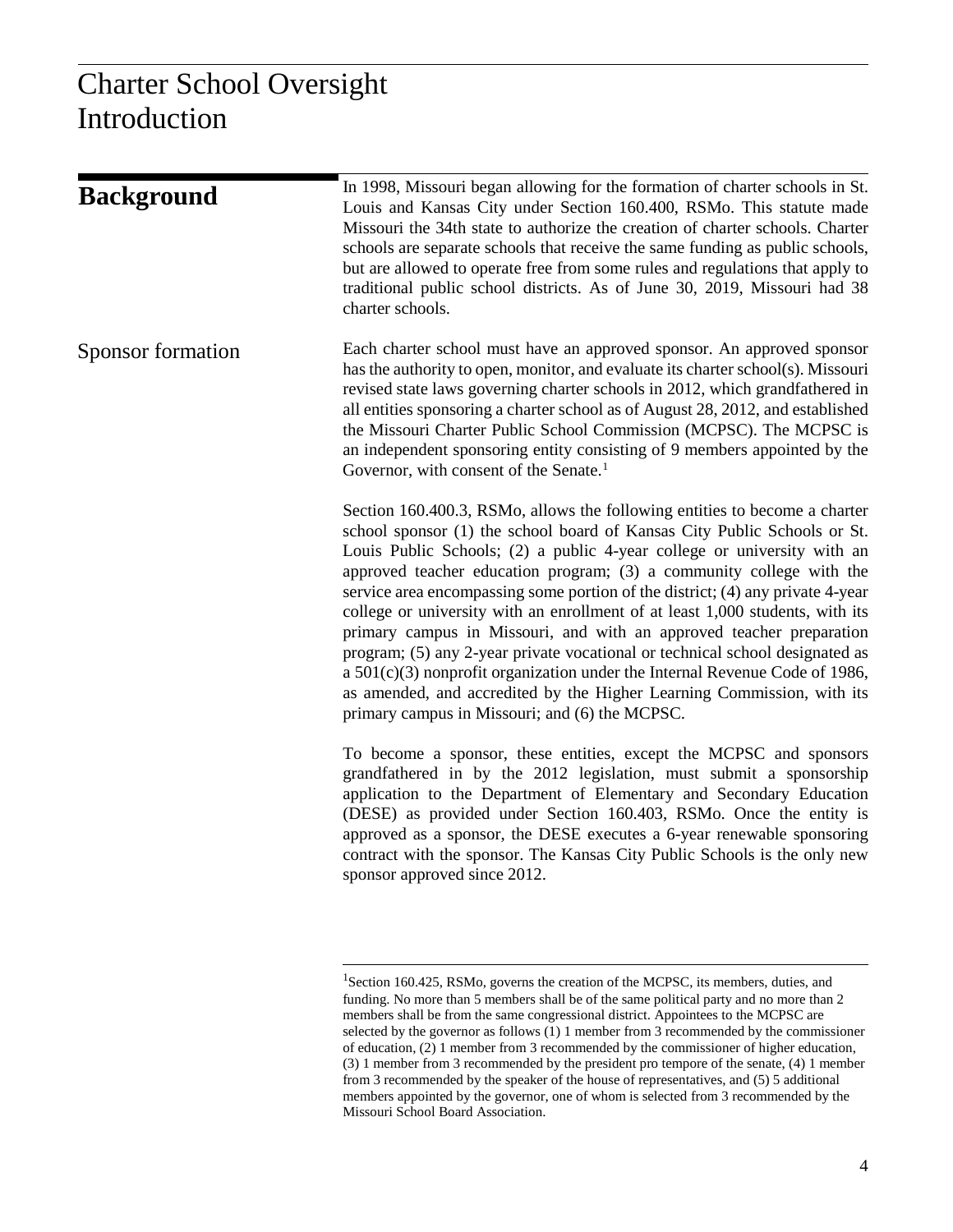

The following table lists all charter school sponsors since the beginning of the charter schools program in 1998. Some of the entities are no longer operating as sponsors.

| Sponsor                                       | Operating from         |
|-----------------------------------------------|------------------------|
| University of Central Missouri                | 1999-Present           |
| Southeast Missouri State University           | 2000-Present           |
| University of Missouri - St. Louis            | 2000-Present           |
| Saint Louis Public Schools                    | 2001-Present           |
| Saint Louis University                        | 2008-Present           |
| <b>Washington University</b>                  | 2009-Present           |
| University of Missouri - Columbia             | 2010-Present           |
| Kansas City Public Schools                    | 1999-2005 <sup>1</sup> |
|                                               | 2015-Present           |
| Missouri Charter Public School Commission     | 2015-Present           |
| University of Missouri - Kansas City          | 1999-2019              |
| Lindenwood University                         | 2010-2018              |
| Missouri University of Science and Technology | 2001-2013              |
| Missouri Baptist University                   | 2006-2011              |
| Harris-Stowe State University                 | 2000-2006              |

<sup>1</sup> Sponsorship ceased for a 10-year period after closure of Westport Edison Academy in 2005.

Sections 160.400 through 160.425, and 167.349, RSMo, provide requirements for the organization and administration of charter schools. In addition, 5 CSR 20-100.250, establishes policies and procedures for the DESE to oversee and evaluate whether a sponsor is in good standing with its obligations. The DESE approves and provides oversight to sponsors who, in turn, assist in opening, monitoring, and evaluating charter schools. Sponsor governance

> According to Sections 160.400.11(3),(4), and (5), RSMo, for a sponsor to remain in good standing, it must fulfill its obligations under Sections 160.400 to 160.425, and 167.349, RSMo, including, but not limited to, negotiating contracts with its charter schools, conducting contract oversight, and implementing a process that uses comprehensive data to make renewal decisions. Each contract must clearly state the rights and responsibilities of each party regarding school autonomy, expected outcomes, measures for evaluating success or failure, consequences for poor academic performance, and other material terms. The sponsor must provide oversight that evaluates charter school performance, monitors compliance, and advises on intervention and renewal decisions, and ensures autonomy.

> Under Section 160.400.17(1), RSMo, the State Board of Education (SBE) is required to evaluate sponsors every 3 years to determine if they are in compliance with established standards. The SBE completes these evaluations through the DESE. If DESE personnel determine a sponsor is in material noncompliance with its duties, Sections 160.400.17(2), (3), and (4), RSMo,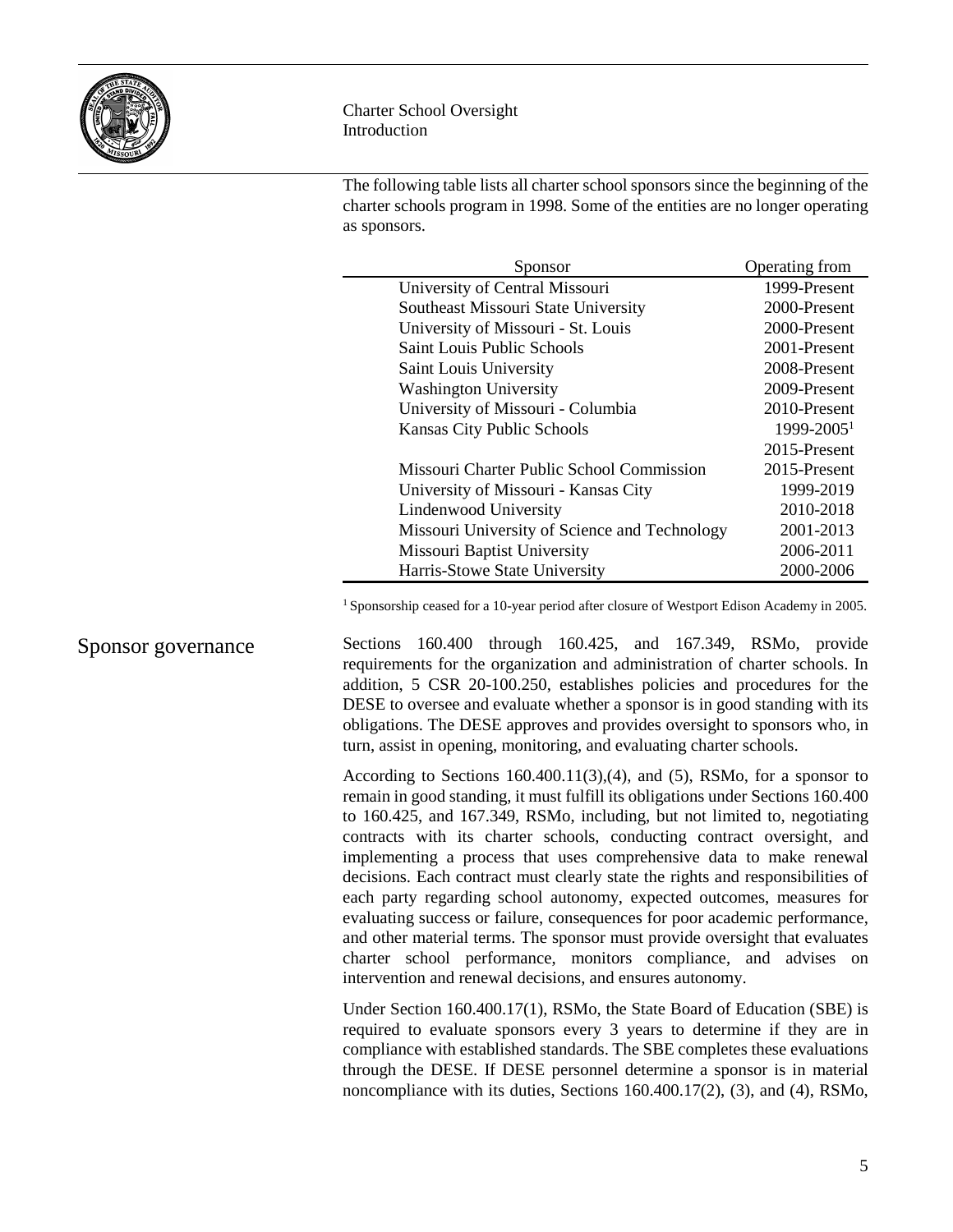

provide procedures for remediation. Under the procedures, the DESE will notify the sponsor and give the sponsor time to complete corrective actions. If compliance issues continue, the Commissioner of Education conducts a public hearing and the SBE may recommend corrective actions, which may include withholding the sponsor's funding and suspending the sponsor's authority to sponsor a school that it currently sponsors or an additional school until the sponsor corrects the noncompliance. The SBE may also decide to remove the sponsor's authority to sponsor. The sponsor is provided an opportunity to respond to the recommendations. Final determination regarding corrective actions is determined by the SBE. If the SBE removes a sponsor's authority, the MCPSC becomes the sponsor of the suspended sponsor's charter schools. Per Section 160.400.11, RSMo, a sponsor receives 1.5 percent of the amount of state and local funding allocated to each charter school from the DESE not to exceed \$125,000, adjusted for inflation. The DESE will continue to remit the sponsor payment as long as the sponsor fulfills its obligations set out in state law and in the sponsor's contracts with the charter schools. The MCPSC has received both the 1.5 percent allocation for each school sponsored and a state appropriation to help with the commission's operations and oversight of its sponsored charter schools. Beginning in July 2020, the MCPSC will only receive the 1.5 percent allocation from charter school funds. Section 5 CSR 20-100.260(1)(I) requires the sponsors to submit to the DESE an annual financial accountability report that shows if the sponsor spent at least 90 percent of its funding to support charter school operations and compliance. Sponsor funding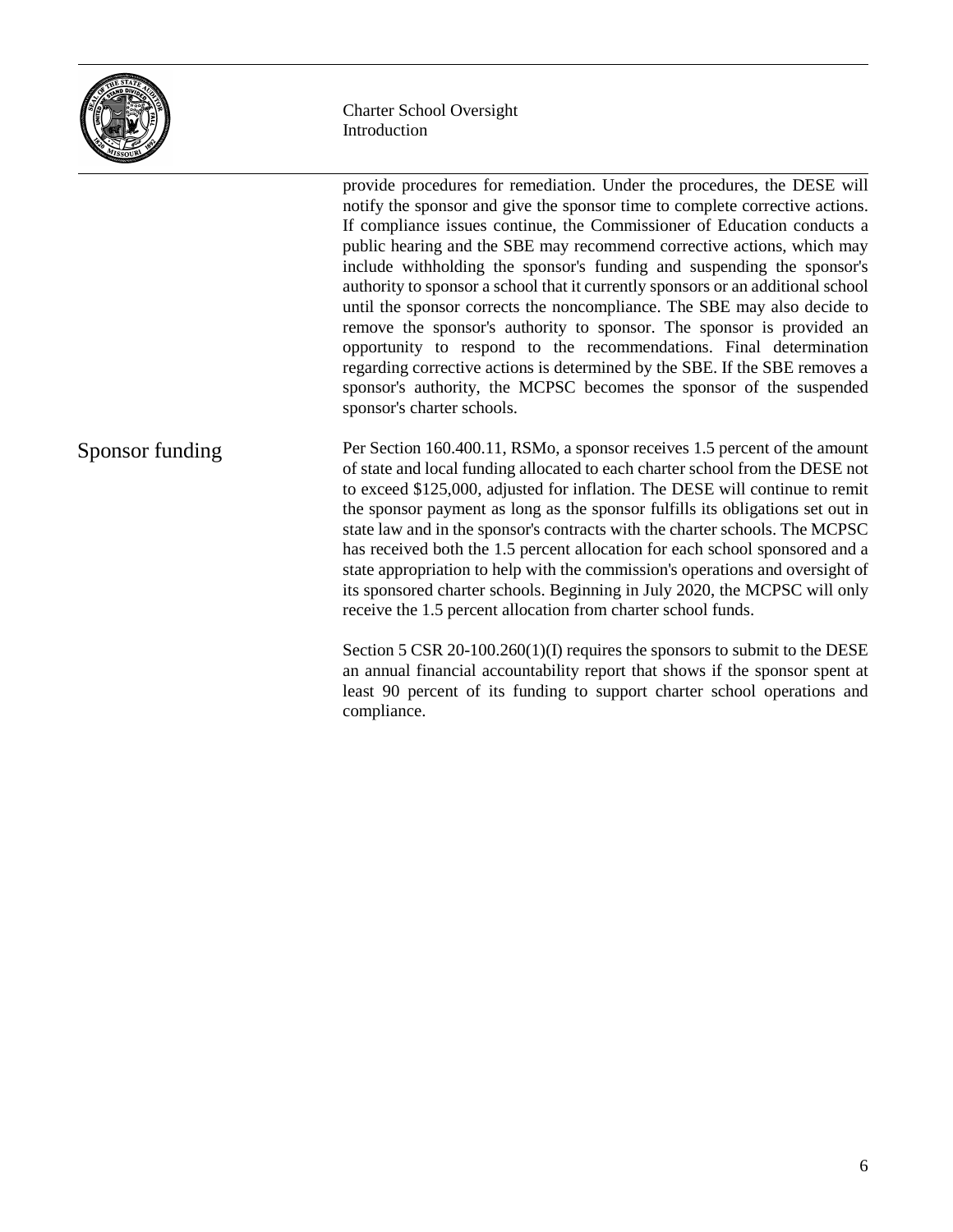

Sponsors received the following funding for the 2 years ended June 30, 2019.

|                                 |                                                                                                                                                                                                                                                                                                                                                                                                                                                                                                                                                                                                                                                                                                    | Year Ended June 30, |           |           |
|---------------------------------|----------------------------------------------------------------------------------------------------------------------------------------------------------------------------------------------------------------------------------------------------------------------------------------------------------------------------------------------------------------------------------------------------------------------------------------------------------------------------------------------------------------------------------------------------------------------------------------------------------------------------------------------------------------------------------------------------|---------------------|-----------|-----------|
|                                 |                                                                                                                                                                                                                                                                                                                                                                                                                                                                                                                                                                                                                                                                                                    | 2019                | 2019      | 2018      |
|                                 |                                                                                                                                                                                                                                                                                                                                                                                                                                                                                                                                                                                                                                                                                                    | Charter             |           |           |
|                                 |                                                                                                                                                                                                                                                                                                                                                                                                                                                                                                                                                                                                                                                                                                    | Schools             | Payments  | Payments  |
|                                 | <b>Sponsors</b>                                                                                                                                                                                                                                                                                                                                                                                                                                                                                                                                                                                                                                                                                    | Sponsored           | Received  | Received  |
|                                 | University of Central Missouri                                                                                                                                                                                                                                                                                                                                                                                                                                                                                                                                                                                                                                                                     | 8                   | \$760,383 | \$778,852 |
|                                 | Southeast Missouri State University                                                                                                                                                                                                                                                                                                                                                                                                                                                                                                                                                                                                                                                                | 1                   | 86,878    | 79,437    |
|                                 | University of Missouri - St. Louis                                                                                                                                                                                                                                                                                                                                                                                                                                                                                                                                                                                                                                                                 | 7                   | 427,921   | 407,285   |
|                                 | Saint Louis University                                                                                                                                                                                                                                                                                                                                                                                                                                                                                                                                                                                                                                                                             | 1                   | 32,282    | 118,329   |
|                                 | <b>Washington University</b>                                                                                                                                                                                                                                                                                                                                                                                                                                                                                                                                                                                                                                                                       | $\overline{c}$<br>8 | 177,812   | 173,877   |
|                                 | University of Missouri - Columbia                                                                                                                                                                                                                                                                                                                                                                                                                                                                                                                                                                                                                                                                  |                     | 640,888   | 521,424   |
|                                 | Kansas City Public Schools                                                                                                                                                                                                                                                                                                                                                                                                                                                                                                                                                                                                                                                                         | $\overline{2}$      | 35,295    | 22,394    |
|                                 | <b>MCPSC</b>                                                                                                                                                                                                                                                                                                                                                                                                                                                                                                                                                                                                                                                                                       | 9                   | 369,728   | 28,724    |
|                                 | University of Missouri - Kansas City <sup>1</sup>                                                                                                                                                                                                                                                                                                                                                                                                                                                                                                                                                                                                                                                  | $\boldsymbol{0}$    | 336,389   | 671,537   |
|                                 | Lindenwood <sup>1</sup>                                                                                                                                                                                                                                                                                                                                                                                                                                                                                                                                                                                                                                                                            | $\mathbf{0}$        | 75,992    | 148,814   |
| <b>Charter school formation</b> | <sup>1</sup> Sponsorship responsibilities transferred to MCPSC during the year ended June 30, 2019.<br>Source: Prepared by the State Auditor's Office (SAO) using data from the DESE website.<br>Per Section 160.405.1, RSMo, when an individual or entity seeks to establish<br>a charter school in Missouri, the person or organization must prepare and<br>submit a proposed charter application to a potential sponsor. The potential<br>sponsor reviews the proposal and has the option to approve or deny the<br>application.<br>Section 160.405.3, RSMo, provides if a charter is approved by a sponsor, the<br>charter application must be submitted to the SBE, along with a statement of |                     |           |           |
|                                 | finding by the sponsor that the application meets the requirements of Sections<br>160.400 to 160.425 and Section 167.349, RSMo, and a monitoring plan under<br>which the charter sponsor will evaluate the academic performance, including<br>annual performance reports, of students enrolled, in the charter school. The<br>SBE must approve or deny a charter application within 60 days of receipt of<br>the application.<br>The DESE provides assistance to the SBE during the application review                                                                                                                                                                                             |                     |           |           |
|                                 | process. DESE personnel review the charter application approved by the<br>sponsor for state and federal compliance. The DESE then presents the charter<br>school application with a statement of finding and a recommendation for<br>approval or disapproval to the SBE. The SBE ultimately makes the decision<br>on the school's establishment.                                                                                                                                                                                                                                                                                                                                                   |                     |           |           |
| Charter school renewals         | Per Section 160.405.9(2), RSMo, the sponsor's renewal process of a charter<br>school must be based on a thorough analysis of whether (1) the charter<br>school's annual performance report met or exceeded the district in which the                                                                                                                                                                                                                                                                                                                                                                                                                                                               |                     |           |           |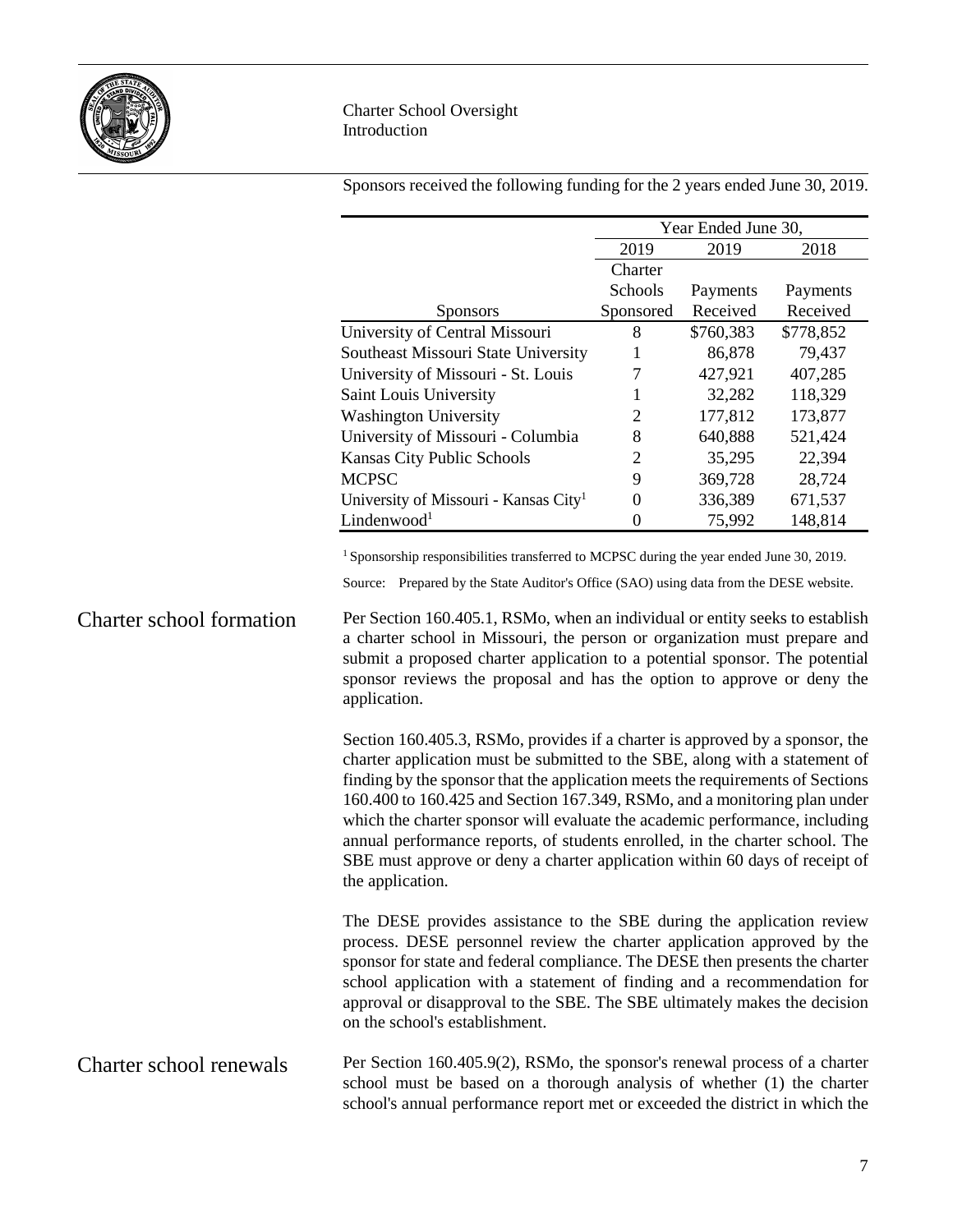

|                         | charter school is located in $3$ of the last $4$ school years; (2) the charter<br>complied with its legally binding contract with the sponsor; and (3) the charter<br>school is organizationally and fiscally viable determining at a minimum that<br>the school does not have a negative balance in its operating funds, a combined<br>balance of less than 3 percent of the amount expended for such funds during<br>the previous fiscal year; or expenditures that exceed receipts for the most<br>recently completed fiscal year. |
|-------------------------|---------------------------------------------------------------------------------------------------------------------------------------------------------------------------------------------------------------------------------------------------------------------------------------------------------------------------------------------------------------------------------------------------------------------------------------------------------------------------------------------------------------------------------------|
|                         | In the year the charter school is considered for renewal, the sponsor will<br>submit a revised charter application to the SBE that demonstrates whether the<br>charter school complied with the performance contract and federal and state<br>laws. The SBE reviews the information provided and at its next regularly<br>scheduled meeting votes on the revised charter application.                                                                                                                                                 |
| Charter school closures | The sponsors are required by Section 160.405.8, RSMo, to close or take other<br>remedial actions if they identify the following:                                                                                                                                                                                                                                                                                                                                                                                                      |
|                         | The charter school provides a high school program that fails to maintain<br>$\bullet$<br>a graduation rate of at least 70 percent in 3 of the last 4 school years unless<br>the school has dropout recovery as its mission.                                                                                                                                                                                                                                                                                                           |
|                         | The charter school's annual performance report results are below the<br>$\bullet$<br>district's annual performance report results based on the performance<br>standards in 3 of the last 4 school years.                                                                                                                                                                                                                                                                                                                              |

• The charter school is identified as a "persistently lowest-achieving school"<sup>[2](#page-9-0)</sup> by the DESE.

<span id="page-9-0"></span><sup>&</sup>lt;sup>2</sup> The DESE has procedures in place to identify "persistently lowest-achieving schools" in accordance with federal law (Section 1111(c)(4)(D) of the Elementary and Secondary Education Act).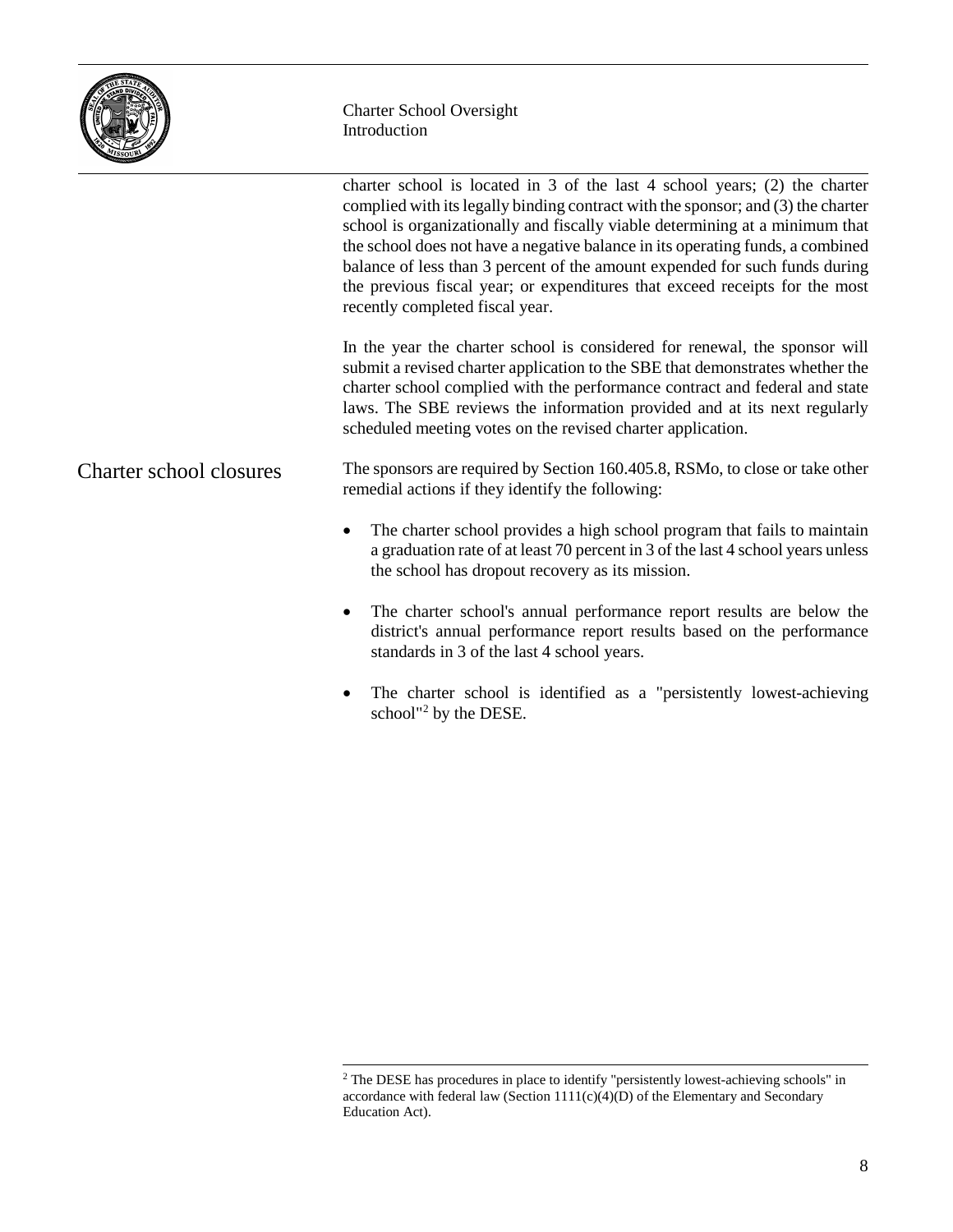

Figure 1 shows the number of charter schools opened and closed by fiscal year since 1999.



Source: Prepared by the SAO using data from the DESE website. See Appendix A for a list of closed charter schools.

According to the sponsors and the DESE, charter schools primarily close for one or more of the following reasons(1) financial distress, (2) low enrollment, (3) board or administration mismanagement, and (4) poor academic performance. Appendix A provides more information on charter school closures.

Our analysis focused on the oversight of charter schools by their Boards and sponsors and the oversight of sponsors by the DESE. The scope of our audit included, but was not necessarily limited to, the year ended June 30, 2019.

We obtained an understanding of internal controls that are significant within the context of the audit objectives and assessed whether such controls have been properly designed and placed in operation. We also obtained an understanding of the legal provisions that are significant within the context of the audit objectives and assessed the risk that illegal acts, including fraud, and violations of applicable contracts or other legal provisions could occur. Based on that risk assessment, we designed and performed procedures to provide reasonable assurance of detecting instances of noncompliance significant to those provisions. This work included, but was not limited to, a review of Sections 160.400 through 160.425, and 167.349, RSMo, and 5 CSR 20-100.

Our methodology also included gathering information regarding the oversight of charter schools through discussions with various representatives from the

Figure 1: Number of charter schools opened and closed by fiscal year

# **Scope and Methodology**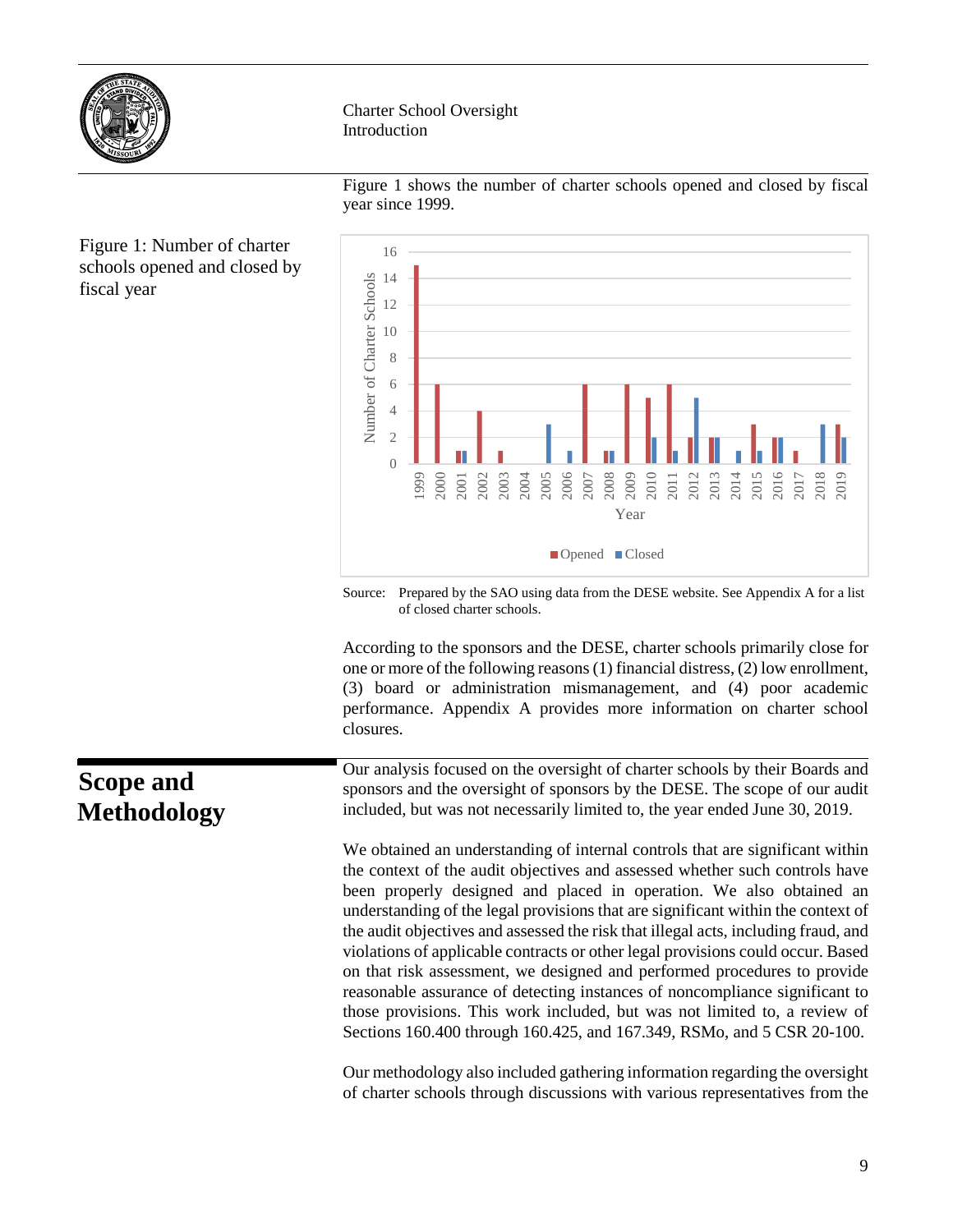

DESE and the 8 active sponsors. We also reviewed sponsoring and performance contracts, annual sponsor reports, sponsor policies and procedures, the DESE's evaluations of sponsors, and other pertinent documents.

To evaluate and compare Missouri's charter school sponsor funding with those of other states, we obtained and reviewed information from the National Association of Charter School Authorizers (NACSA) that compared authorizer fees and funding systems as of February 2015. We also contacted charter school officials in other states to verify the NACSA information reflected current practices.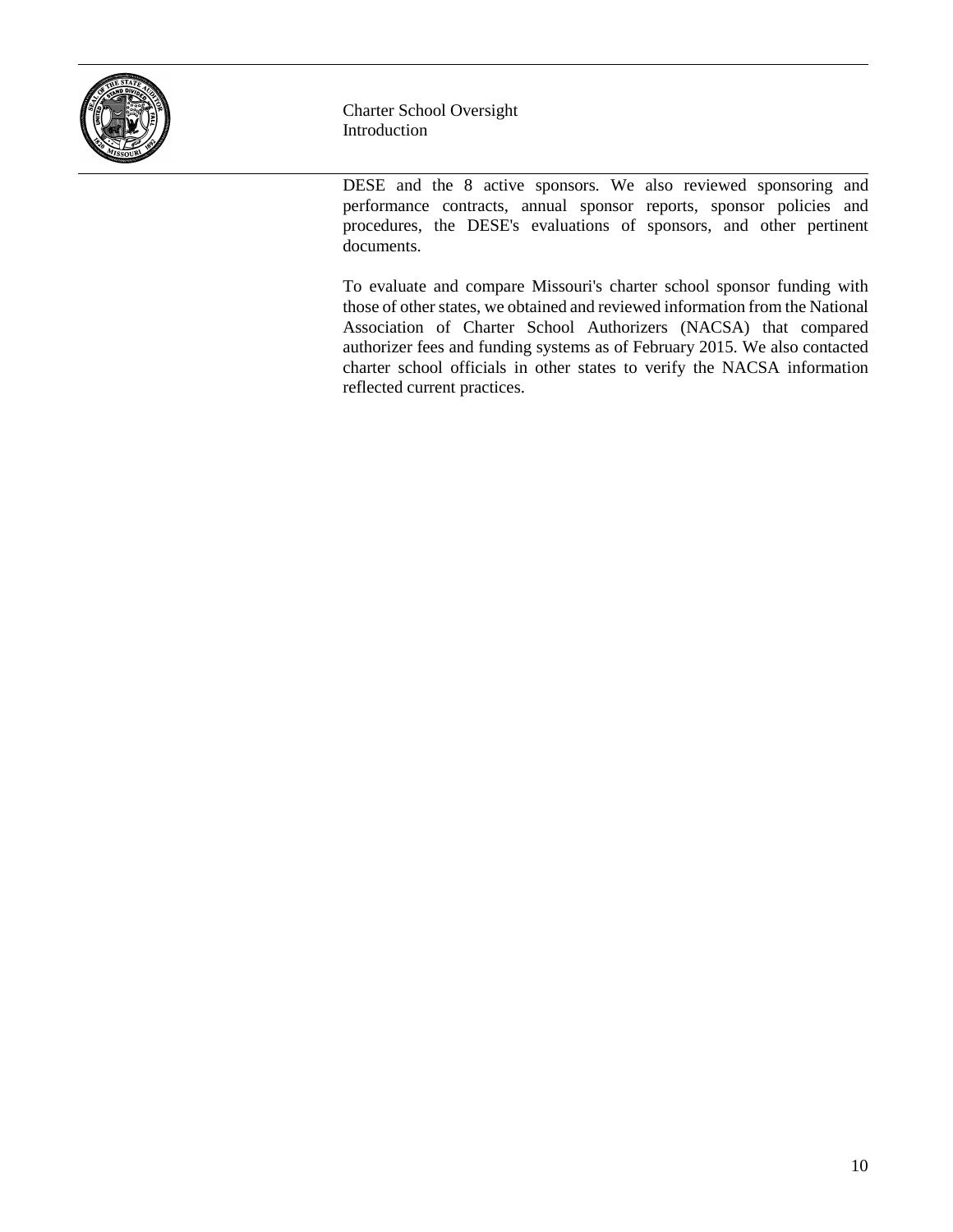# $U$  Denort Management Advisory Report Charter School Oversight State Auditor's Findings

| 1. Charter School<br><b>Boards</b>                           | State law does not require members of the board of directors for charter<br>schools to obtain a specific amount of training or meet certain qualifications.<br>As a result, it is unclear whether board members are adequately prepared to<br>oversee charter schools. Sponsors expressed concerns during our interviews<br>about the lack of regulations and laws governing charter school board training<br>and qualifications.                                                                                                                                                                               |
|--------------------------------------------------------------|-----------------------------------------------------------------------------------------------------------------------------------------------------------------------------------------------------------------------------------------------------------------------------------------------------------------------------------------------------------------------------------------------------------------------------------------------------------------------------------------------------------------------------------------------------------------------------------------------------------------|
|                                                              | Charter school boards are responsible for overseeing charter schools to ensure<br>the compliance with state laws and regulations and that the schools are<br>meeting all of the requirements set forth by the sponsor, the DESE, and state<br>law.                                                                                                                                                                                                                                                                                                                                                              |
| Board training                                               | State law does not require board members to obtain a specific amount of<br>training. As provided in $5 \text{ CSR } 20{\text{-}100.260(4)(L)}$ , sponsors are required to<br>ensure that charter board members are aware of and have access to adequate<br>training to fulfill their duties. However, there are no state laws or regulations<br>specifying what is considered an adequate amount of training and if any must<br>be obtained. Based on our review, sponsor's training requirements for their<br>charter school board members varied (see also MAR finding number 2).                             |
|                                                              | Prior to August 2019, Section 162.203, RSMo, required public school board<br>members to obtain 16 hours of training during their first year. As of August<br>2019, the statute requires 18 hours and 30 minutes of board training for newly<br>elected public school board members plus 1 hour of refresher training<br>annually thereafter. Charter school board members have no similar training<br>requirement. As a result, they may not receive a similar level of training as<br>their public school district counterparts and may not obtain the necessary<br>training to provide appropriate oversight. |
| Board qualifications                                         | State law does not provide any minimum qualifications for an individual to<br>serve as a charter school board member. Initially, the individuals or<br>organization that start the application process of opening a charter school<br>select the charter school board members. Board members then appoint<br>individuals to fill any board vacancies.                                                                                                                                                                                                                                                           |
|                                                              | Section 162.291, RSMo, requires public school board members to be a citizen<br>of the United States, a resident of Missouri and the school district, and at least<br>24 years old. In addition, school district board members are elected by the<br>voters of the school district.                                                                                                                                                                                                                                                                                                                              |
| Charter school closure due to<br>ineffective board oversight | As discussed in the Background section, charter schools primarily close for<br>four reasons. DESE officials indicated ineffective board oversight is directly<br>related to three of those reasons (board and administration mismanagement,<br>financial distress, and poor academic performance). Our review of charter<br>school closures identified 23 of the 26 schools (88 percent) closed for the<br>primary reason of either mismanagement, financial distress, or poor academic                                                                                                                         |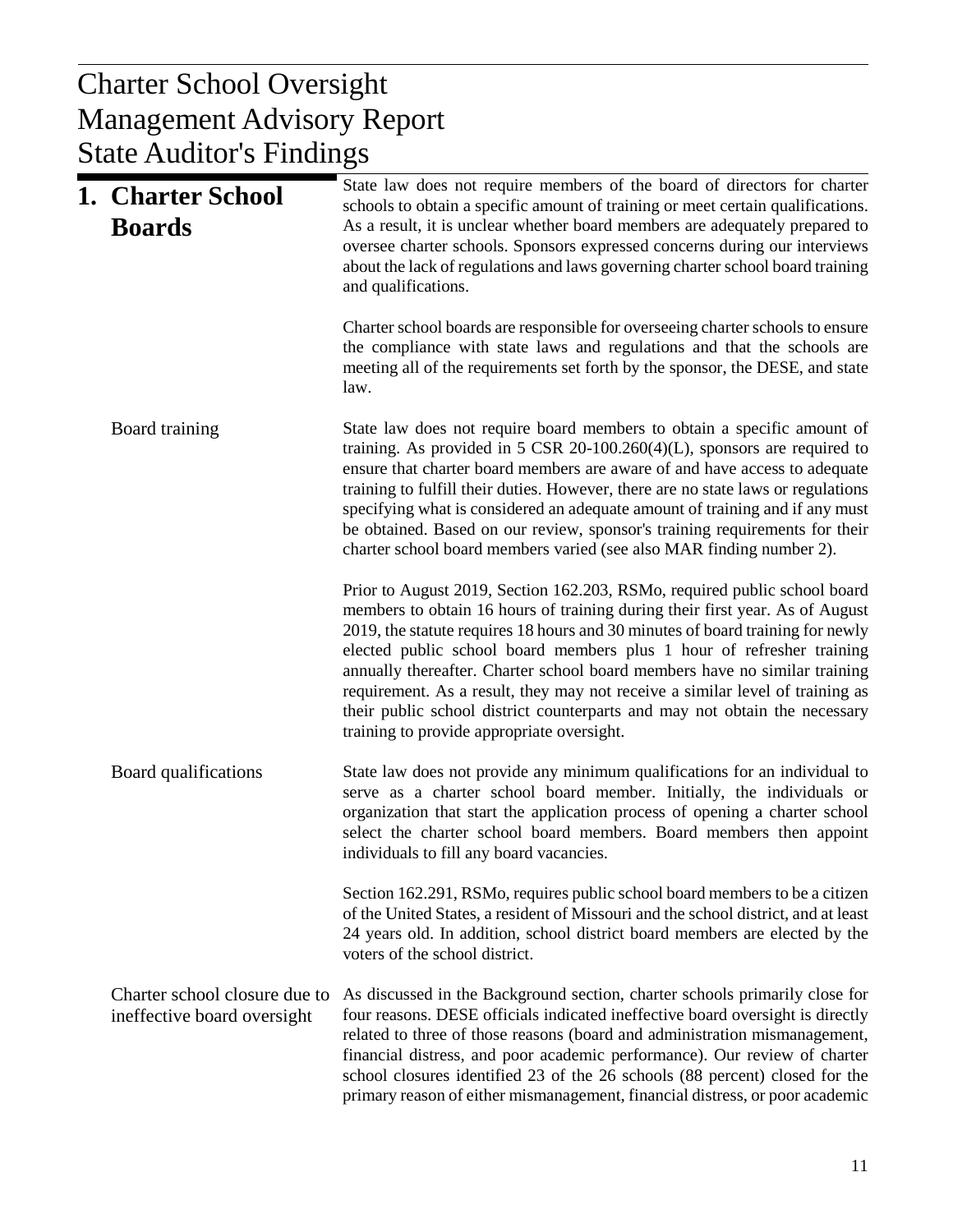

Charter School Oversight Management Advisory Report - State Auditor's Findings

performance. School closures result in displaced students who must seek enrollment elsewhere.

Figure 2 shows the percentage of schools that closed for each of the primary reasons for a charter school closure.

Figur chart

| Figure 2: Primary reasons for<br>charter school closures | Low Enrollment,<br>12%<br>Poor Academic<br>Performance,<br>38%                                                                                                                                                                                                                                                                                                                                                                                           | Board or Administration<br>Mismanagement, 27%<br>Financial Distress,<br>23% |
|----------------------------------------------------------|----------------------------------------------------------------------------------------------------------------------------------------------------------------------------------------------------------------------------------------------------------------------------------------------------------------------------------------------------------------------------------------------------------------------------------------------------------|-----------------------------------------------------------------------------|
| Conclusion                                               | Source: Prepared by the SAO using data obtained from the DESE.<br>Considering the duties and responsibilities of charter school board members<br>and the impact their effectiveness has on a charter school and its students,<br>continual board training and at least minimal qualifications are necessary to<br>ensure board members have the skills to oversee schools and stay up-to-date<br>with current regulations, guidance, and best practices. |                                                                             |
| Recommendation                                           | The DESE work with sponsors to ensure charter school board members meet<br>the same training and qualification requirements of public school board<br>members. The DESE should also work with the General Assembly to revise<br>charter school laws to require charter school board member training and board<br>member applicants meet certain qualifications.                                                                                          |                                                                             |
| <b>Auditee's Response</b>                                | The DESE concurs with the recommendation and will work with sponsors and<br>the General Assembly, if necessary, to ensure that members of charter<br>governing boards are appropriately trained and qualified.                                                                                                                                                                                                                                           |                                                                             |
| 2. Inconsistent<br>Oversight                             | Charter school sponsor oversight of schools is not consistent. In addition,<br>sponsor representatives indicated additional information or guidance would<br>be useful regarding their duties.                                                                                                                                                                                                                                                           |                                                                             |
|                                                          | No set standards have been established for the frequency of charter school<br>reviews, contents of the annual oversight report, or what sponsors monitor at<br>charter schools. In June and July 2019, we met with representatives of the 8<br>active sponsors and obtained an understanding of their organization's                                                                                                                                     |                                                                             |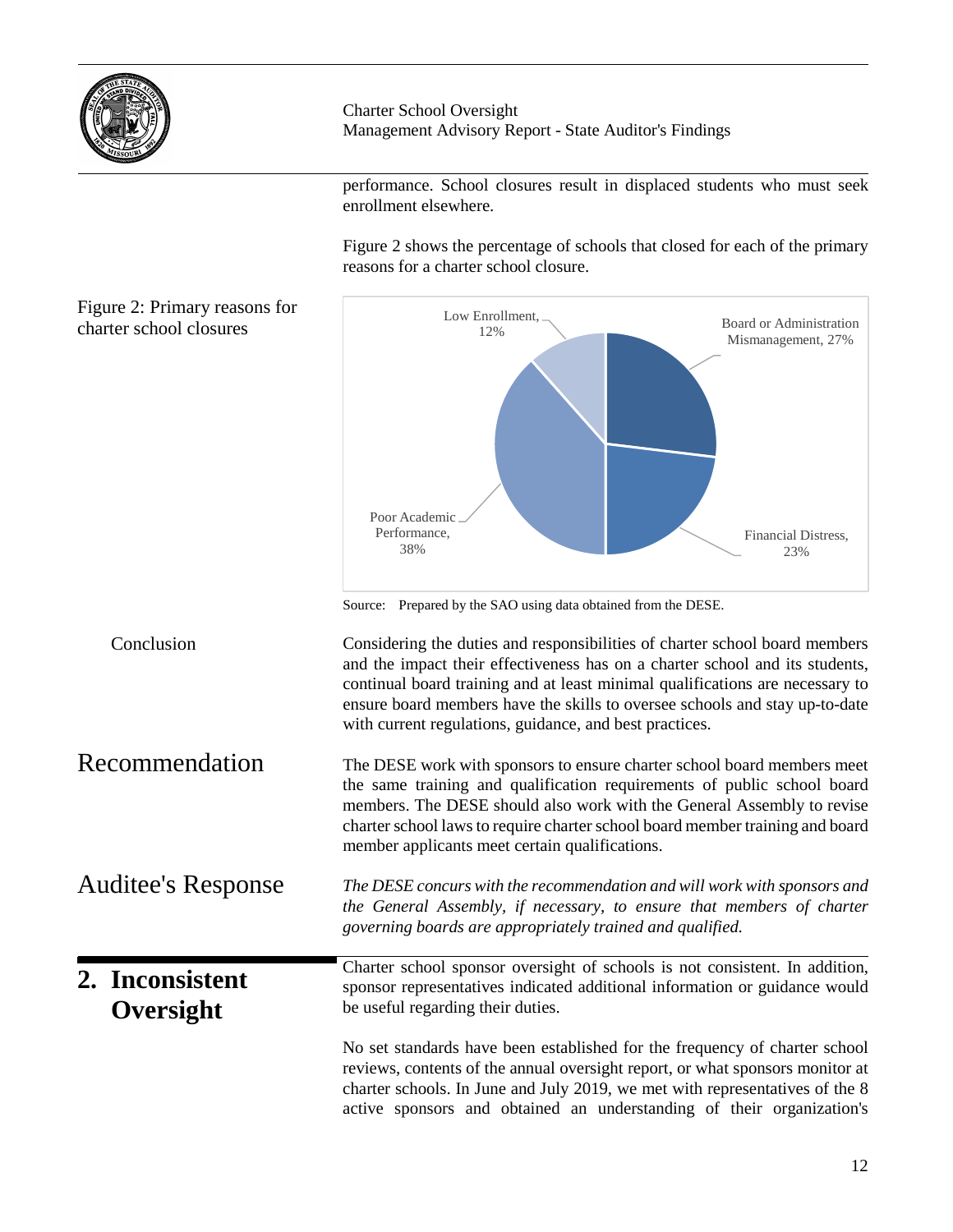

oversight procedures. We identified the following differences in the level of oversight they provided:

- The frequency of onsite reviews varied among the sponsors. Four sponsors performed monthly reviews, three performed annual reviews, and one performed quarterly reviews of their charter schools.
- Sponsor oversight reports varied in the amount of information included and the areas of review. All sponsors reported on academic performance, financial performance, and school governance. In addition to these areas, some sponsors evaluated the school's curriculum, the culture of the school, teacher performance, and the school's community involvement.
- One sponsor did not perform reviews of attendance records used to determine the average daily attendance (ADA). Funding is distributed to charter schools based on ADA. The sponsor representative said it was not the organization's responsibility to review attendance records, but the other seven representatives said their organizations reviewed these records.
- Seven sponsors provided funding annually for charter school board members to receive board training, but only two evaluated if the board members obtained training during the year.

The inconsistencies identified suggest more guidance may be necessary. Additional resources such as guidelines or standards would help sponsors provide consistent oversight and comparable reports of charter school performance.

The DESE work with sponsors to determine what additional oversight resources or standards would be useful and provide that guidance. Recommendation

*The DESE concurs with the recommendation. In the time following the audit period, the DESE has implemented two significant initiatives that address the recommendation. First, the DESE developed a comprehensive list (assurance checklist) of statutory requirements that charter schools must meet. Sponsors have their schools affirm and sign that they are fulfilling the requirements of the law and send a copy to the DESE. This initiative provides significantly greater clarity to schools and sponsors about their responsibilities. Second, the DESE has implemented a new sponsor evaluation system. The system was developed collaboratively with sponsors and is based on standards that were updated within the last two years.* Auditee's Response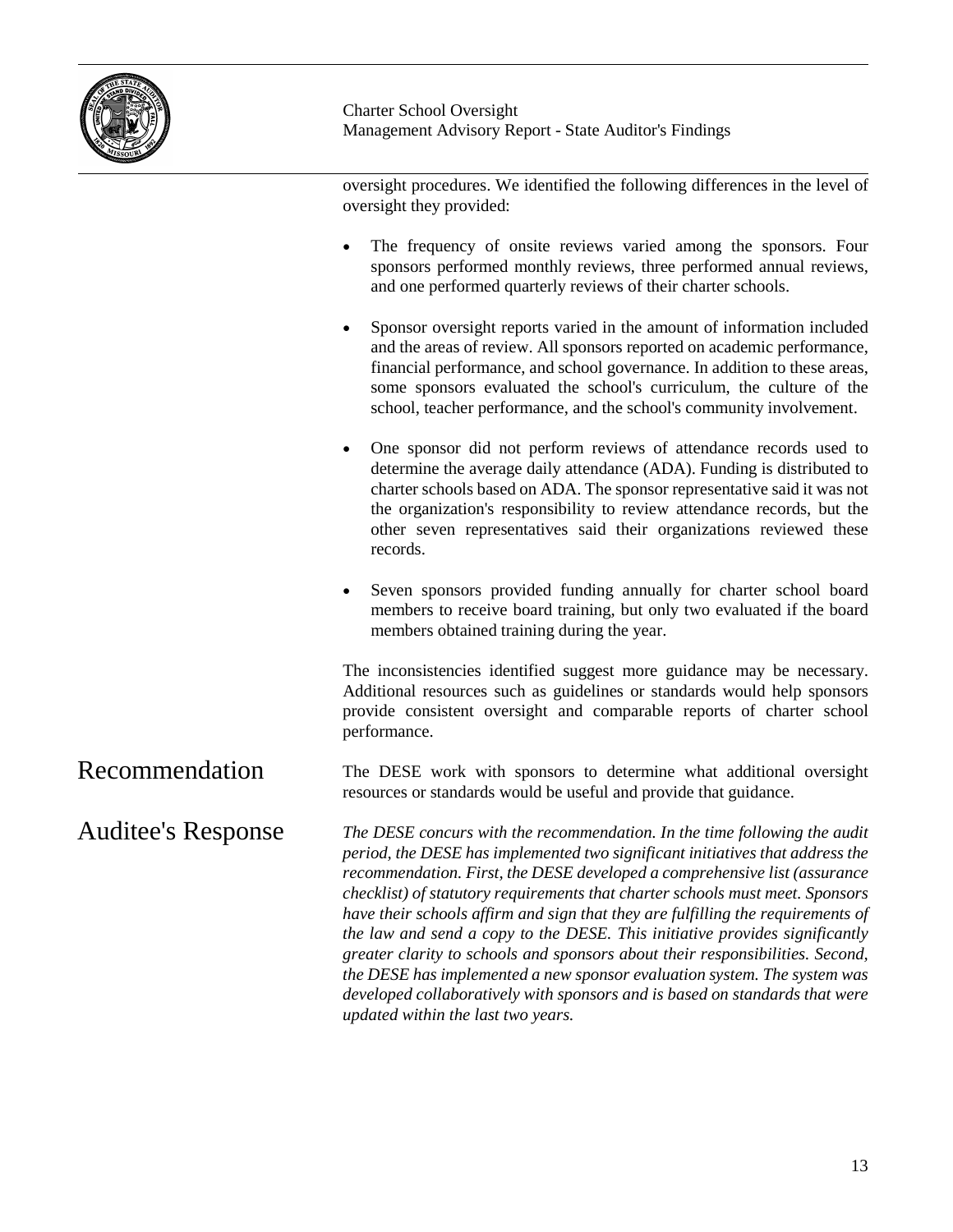

## Charter school sponsor funding methods and use of sponsor funding should be periodically evaluated. Section 160.400.11, RSMo, provides the expenses associated with sponsorship of charter schools shall be defrayed by the DESE retaining 1.5 percent of the amount of state and local funding allocated to the charter school. This amount is capped at an amount adjusted for inflation. In 2019 and 2018, the capped amount was \$151,984 and \$148,814, per school, respectively. The DESE pays the retained funds for each charter school to the school's sponsor. This funding method was established in 2005 under Section 160.400, RSMo, but the law excluded school districts and the SBE from receiving sponsorship funding. Revisions to the statute in 2012 removed those exclusions. We compared Missouri's funding methodology to methods used by other states that operate charter school programs. Forty-four states and the District of Columbia (D.C.) have authorized charter school programs. We identified various funding methods used by these entities. Seventeen states do not provide any guaranteed funding. • Two states use a formula-based variable fee methodology. Two states provide annual appropriations to the sponsors. • Twenty-two states, including Missouri, provide sponsors a percentage of the state and local funds allocated to their respective charter schools (see Figure 4). Several states award a different percentage based on one or more of the following criteria (1) type of sponsor, (2) number of charter schools sponsored, (3) the number of students, (4) grade-levels the school provides, and (5) time the charter school has been open. Only Missouri and Tennessee allocate a percentage of school funding and also limit the total per school sponsor funding to a set dollar amount. **3. Charter School Sponsor Funding Comparison and Use** State comparison

Two states provide an appropriation and a percentage of charter school funding.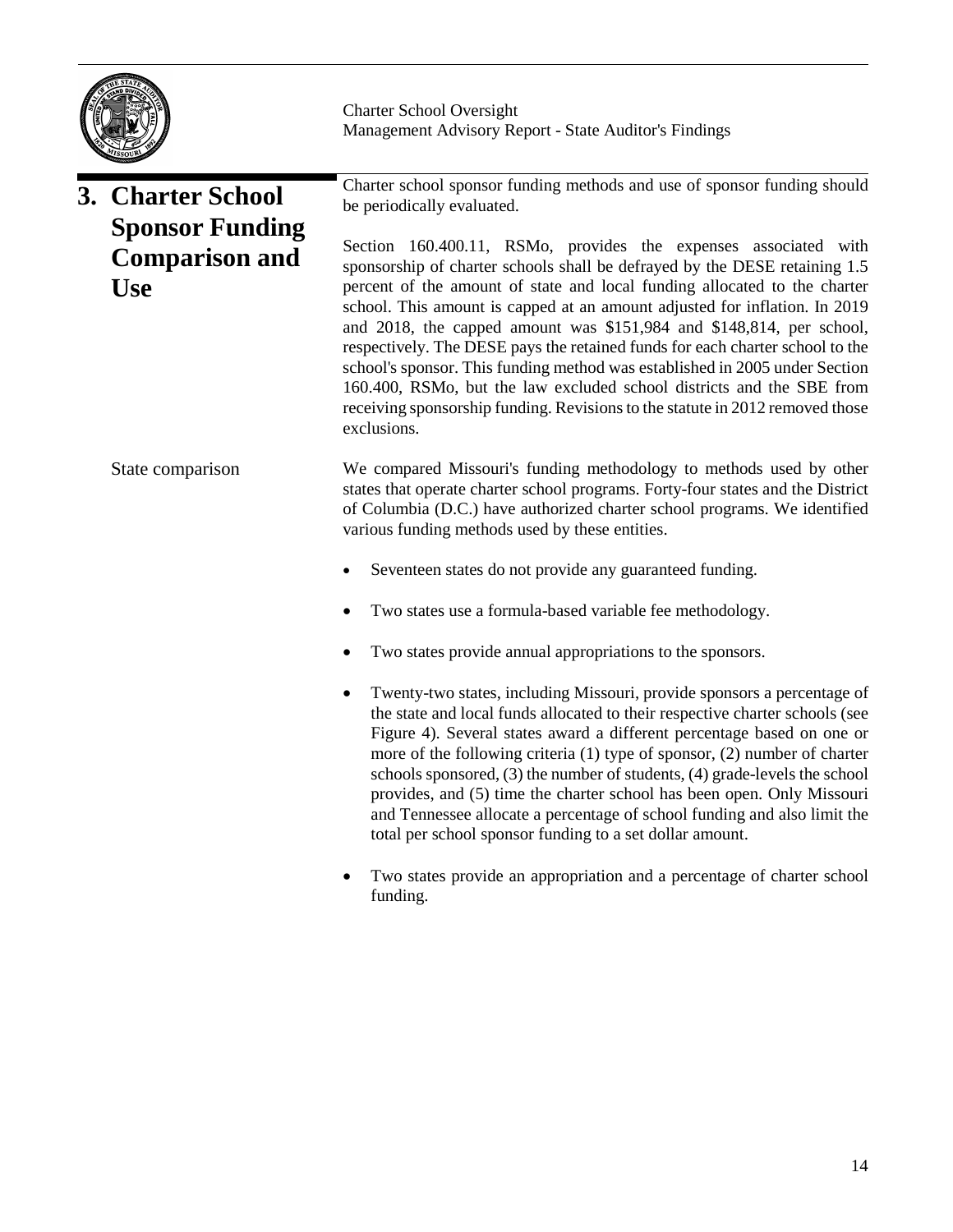

Figure 3 shows the percentage of states using the various funding methods. See Appendix B for more information on each state's funding method.



### Figure 3: State charter school sponsor funding by method

Source: Prepared by the SAO using data from the National Association of Charter School Authorizers (NACSA) and the various states.

Figure 4 shows Missouri provides the second lowest percentage of school funding of states using that method. See Appendix B for more detail on the range of other percentage rates and variables.



\* The state uses a combination of appropriation and percentage funding methods.

Source: Prepared by the SAO using data from the NACSA and the various states.

Figure 4: Maximum authorized rates for states using the percentage funding method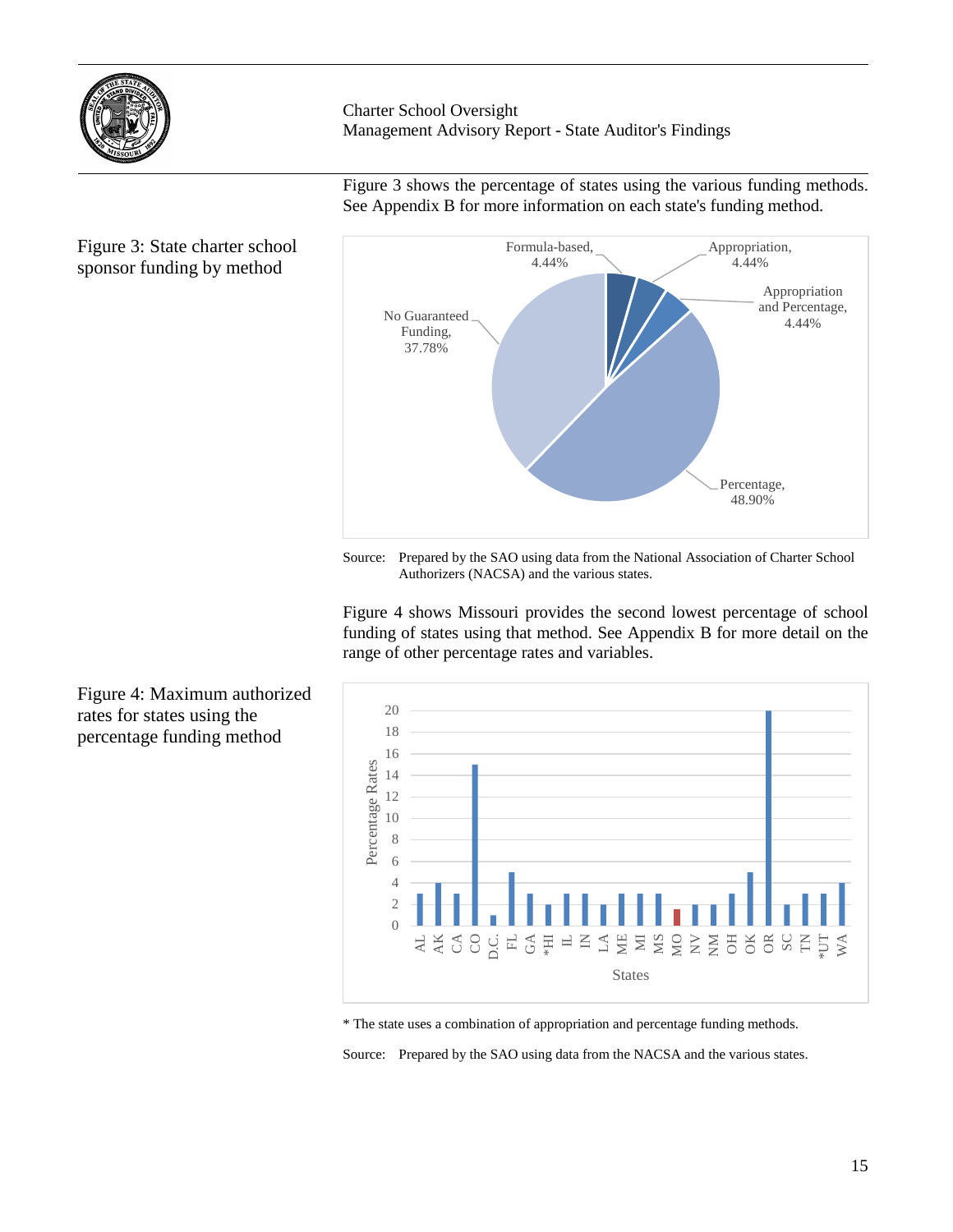

| Use of funding     | Some Missouri sponsors use part or all of their funding to provide additional<br>programs and services to their charter schools rather than for administrative<br>costs related to oversight duties. Additional programs and services include<br>mini-grants, school improvement projects, charter school board trainings,<br>and/or funds for continuing education for teachers. Two of the 8 active<br>sponsors' representatives indicated they use all of their funding to provide<br>additional resources to their charter schools. The remaining 6 sponsor<br>representatives indicated they use a portion of the funding to provide<br>additional programs and services to their charter schools. Sponsor<br>representatives indicated their organizations need the funding to provide<br>adequate oversight; however, due to limited school funding, they felt the<br>charter schools needed the additional resources more to meet student needs. |
|--------------------|----------------------------------------------------------------------------------------------------------------------------------------------------------------------------------------------------------------------------------------------------------------------------------------------------------------------------------------------------------------------------------------------------------------------------------------------------------------------------------------------------------------------------------------------------------------------------------------------------------------------------------------------------------------------------------------------------------------------------------------------------------------------------------------------------------------------------------------------------------------------------------------------------------------------------------------------------------|
| Conclusions        | Because the sponsorship funding method authorized in state law has not been<br>revised since 2005, other states use various other sponsor funding methods,<br>and Missouri sponsors use funding received for charter school purposes<br>unrelated to oversight, a review of the funding methodology is necessary.<br>Such a periodic evaluation would help determine whether the current funding<br>is sufficient to allow sponsors to appropriately monitor their charter schools<br>and ensure those schools meet student needs.                                                                                                                                                                                                                                                                                                                                                                                                                       |
| Recommendation     | The DESE review other sponsor funding methodologies and evaluate if<br>sponsor funding allows for appropriate oversight and meets the needs of<br>charter school students and make any necessary recommendations to the<br>General Assembly.                                                                                                                                                                                                                                                                                                                                                                                                                                                                                                                                                                                                                                                                                                             |
| Auditee's Response | The DESE concurs with the recommendation and will collaborate with<br>sponsors to review this topic and possibly make recommendations for change.                                                                                                                                                                                                                                                                                                                                                                                                                                                                                                                                                                                                                                                                                                                                                                                                        |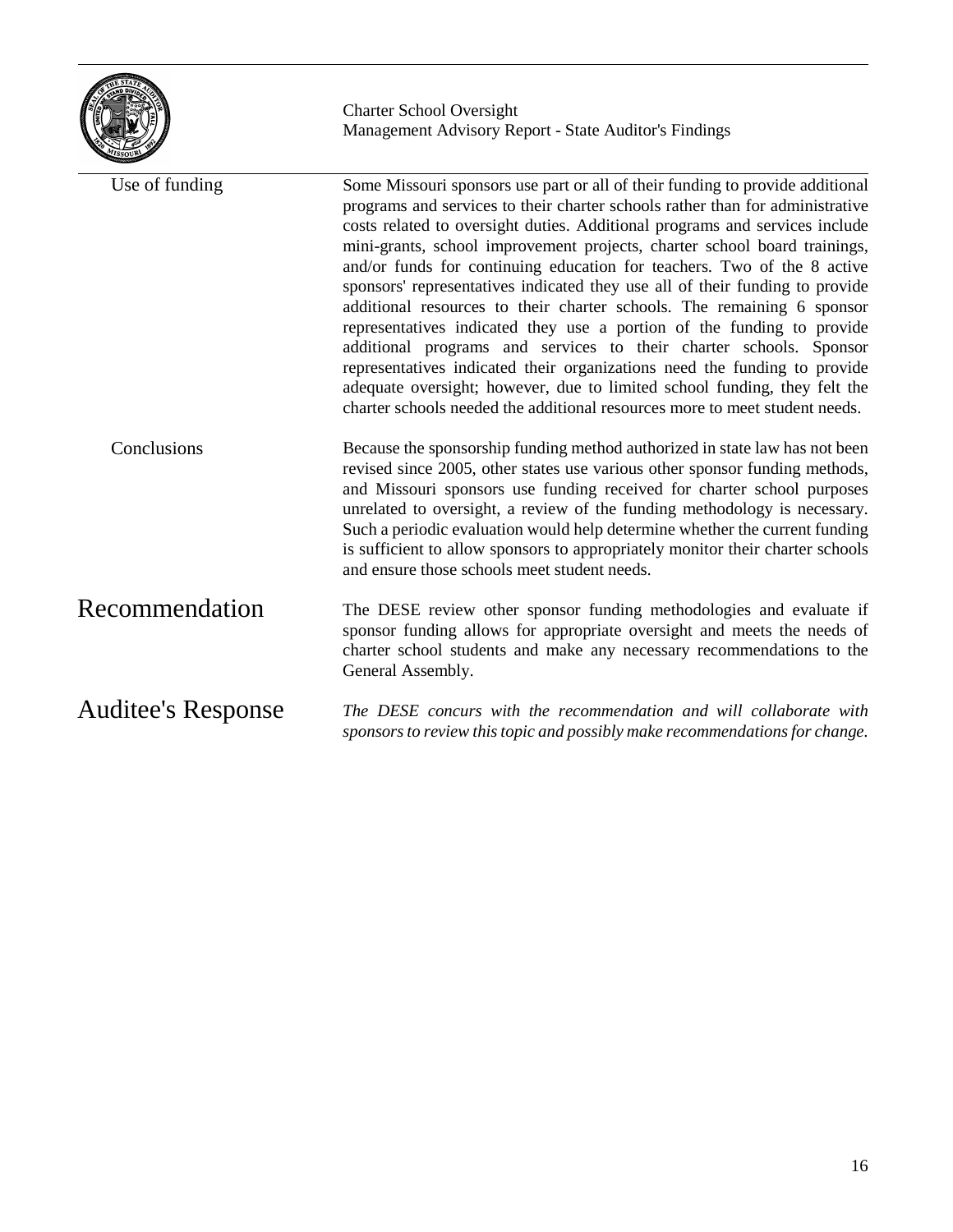### Appendix A

#### Charter School Oversight Charter School Closures

|                                          |                                          | Year of |                                |
|------------------------------------------|------------------------------------------|---------|--------------------------------|
| School                                   | Sponsor at Time of Closure               | Closure | Primary Reason for Closure (1) |
| Kansas City Career Academy               | University of Central Missouri           | 2001    | <b>Financial Distress</b>      |
| Thurgood Marshall Academy                | University of Missouri - St. Louis       | 2005    | Mismanagement                  |
| Westport Edison Academy                  | Kansas City Public Schools               | 2005    | Mismanagement                  |
| Youthbuild St. Louis Charter             | St. Louis Public Schools                 | 2005    | Low Enrollment                 |
| Southwest Charter School                 | University of Central Missouri           | 2006    | <b>Financial Distress</b>      |
| Academy of Kansas City                   | University of Missouri - Kansas City     | 2008    | <b>Financial Distress</b>      |
| CAN! Academies of St. Louis              | State Board of Education                 | 2008    | Mismanagement                  |
| Ethel Hedgeman Lyle Academy              | Missouri Baptist University              | 2010    | <b>Financial Distress</b>      |
| Paideia Academy                          | Missouri Science & Technology University | 2010    | Poor Academic Performance      |
| Don Bosco Education Center               | University of Central Missouri           | 2011    | <b>Financial Distress</b>      |
| Imagine Academy of Academic Success      | State Board of Education                 | 2012    | Poor Academic Performance      |
| Imagine Academy of Careers               | State Board of Education                 | 2012    | Poor Academic Performance      |
| Imagine Academy of Environmental Science | State Board of Education                 | 2012    | Poor Academic Performance      |
| Renaissance Academy                      | University of Central Missouri           | 2012    | Poor Academic Performance      |
| Urban Community Leadership Academy       | University of Central Missouri           | 2012    | Mismanagement                  |
| Derrick Thomas Academy                   | University of Missouri - Kansas City     | 2013    | Mismanagement                  |
| Shearwater Education Foundation          | St. Louis University                     | 2013    | Poor Academic Performance      |
| Hope Academy                             | University of Missouri - Kansas City     | 2014    | Mismanagement                  |
| <b>Construction Careers Center</b>       | St. Louis Public Schools                 | 2015    | Poor Academic Performance      |
| Better Learning Communities Academy      | University of Missouri - Columbia        | 2016    | Poor Academic Performance      |
| Jamaa Learning Center                    | University of Missouri - Columbia        | 2016    | <b>Financial Distress</b>      |
| Benjamin Banneker Academy                | University of Central Missouri           | 2018    | Poor Academic Performance      |
| Preclarus Mastery Academy                | University of Missouri - St. Louis       | 2018    | Poor Academic Performance      |
| St. Louis College Preparatory            | University of Missouri - St. Louis       | 2018    | Mismanagement                  |
| Kansas City Neighborhood Academy         | Kansas City Public Schools               | 2019    | Low Enrollment                 |
| Pathway Academy                          | <b>MCPSC</b>                             | 2019    | Low Enrollment                 |

(1) Financial distress is the result of a lack of funding to continue to operate the school. Mismanagement represents charter school board or administration mismanagement.

Source: Prepared by SAO using information obtained from the Department of Elementary and Secondary Education.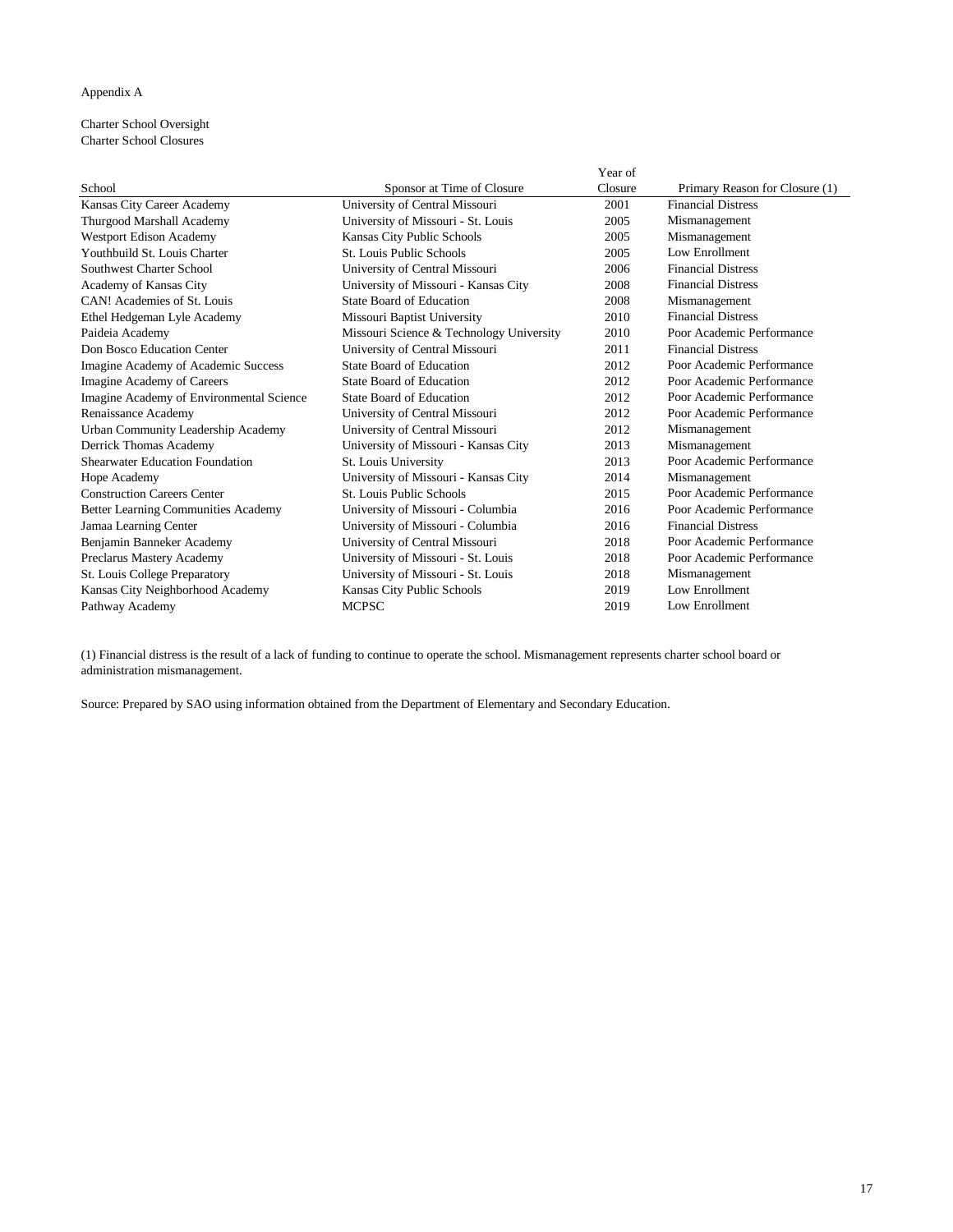#### Appendix B

### Charter School Oversight

Charter School Sponsor Funding Methods by State

|                          |                               |                                        |                                                                                   | Funding Available by Type of Sponsor |                                          |                       |
|--------------------------|-------------------------------|----------------------------------------|-----------------------------------------------------------------------------------|--------------------------------------|------------------------------------------|-----------------------|
|                          |                               |                                        |                                                                                   | <b>Independent Chartering</b>        |                                          | Not-For-Profit        |
| State $(1)$              | <b>Sponsor Funding Method</b> | Local Educational Agency (4)           | State Educational Agency (SEA)                                                    | Board (5)                            | <b>Higher Education Institution</b>      | Organization          |
| Alabama                  | Percentage                    | 3% If Sponsor 1-3 Charter Schools      | N/A                                                                               | No Guaranteed Funding                | N/A                                      | N/A                   |
|                          |                               | 2% If Sponsor 4-5 Charter Schools      |                                                                                   |                                      |                                          |                       |
|                          |                               | 1% If Sponsor 6-10 Charter Schools     |                                                                                   |                                      |                                          |                       |
| Alaska (2)               | Percentage                    | 4%                                     | 4%                                                                                | N/A                                  | N/A                                      | N/A                   |
| Arizona                  | Appropriation                 | No Guaranteed Funding                  | No Guaranteed Funding                                                             | Appropriation                        | No Guaranteed Funding                    | N/A                   |
| Arkansas                 | No Guaranteed Funding         | No Guaranteed Funding                  | N/A                                                                               | <b>SEA Funded staff</b>              | N/A                                      | N/A                   |
| California (2)           | Percentage                    | 1%                                     | N/A                                                                               | N/A                                  | N/A                                      | N/A                   |
|                          |                               | 3% If Sponsor Provides School Facility |                                                                                   |                                      |                                          |                       |
| Colorado (2)             | Percentage                    | 5%                                     | 2%                                                                                | 3%                                   | N/A                                      | N/A                   |
|                          |                               | 15% For Schools with 500 Students or   |                                                                                   |                                      |                                          |                       |
|                          |                               | Less                                   |                                                                                   |                                      |                                          |                       |
| Connecticut              | No Guaranteed Funding         | No Guaranteed Funding                  | <b>SEA Funded staff</b>                                                           | N/A                                  | N/A                                      | N/A                   |
| Delaware                 | No Guaranteed Funding         | No Guaranteed Funding                  | SEA Funded staff                                                                  | N/A                                  | N/A                                      | N/A                   |
| District of Columbia (2) | Percentage                    | N/A                                    | N/A                                                                               | 1%                                   | N/A                                      | N/A                   |
| Florida (2)              | Percentage                    |                                        | 5% For Schools With 250 students or Less 5% For Schools With 250 students or Less | N/A                                  | 5% For Schools With 250 students or Less | N/A                   |
|                          |                               |                                        | 2% For High-performing Charter Schools 2% For High-performing Charter Schools     |                                      | 2% For High-performing Charter Schools   |                       |
|                          |                               | 5% For Virtual schools                 | 5% For Virtual schools                                                            |                                      | 5% For Virtual schools                   |                       |
| Georgia (2)              | Percentage                    | 3%                                     | 3%                                                                                | 3%                                   | N/A                                      | N/A                   |
| Hawaii (2)               | Appropriation and Percentage  | N/A                                    | N/A                                                                               | 2%, Appropriation                    | No Guaranteed Funding                    | No Guaranteed Funding |
| Idaho                    | Formula-based                 | Formula-based                          | N/A                                                                               | Formula-based                        | Formula-based                            | N/A                   |
| Illinois $(2)$           |                               | No Guaranteed Funding                  | N/A                                                                               | 3%                                   | N/A                                      | N/A                   |
|                          | Percentage                    |                                        |                                                                                   | 3%                                   | 3%                                       |                       |
| Indiana (2)              | Percentage                    | No Guaranteed Funding                  | N/A                                                                               | N/A                                  | N/A                                      | 3%                    |
| Iowa                     | No Guaranteed Funding         | No Guaranteed Funding                  | No Guaranteed Funding                                                             |                                      |                                          | N/A                   |
| Kansas                   | No Guaranteed Funding         | No Guaranteed Funding                  | No Guaranteed Funding                                                             | N/A                                  | N/A                                      | N/A                   |
| Kentucky                 | No Guaranteed Funding         | No Guaranteed Funding                  | N/A                                                                               | N/A                                  | N/A                                      | N/A                   |
| Louisiana                | Percentage                    | 2%                                     | 2%                                                                                | N/A                                  | 2%                                       | 2%                    |
| Maine $(2)$              | Percentage                    | 3%                                     | N/A                                                                               | 3%                                   | N/A                                      | N/A                   |
| Maryland                 | No Guaranteed Funding         | No Guaranteed Funding                  | N/A                                                                               | N/A                                  | N/A                                      | N/A                   |
| Massachusetts            | No Guaranteed Funding         | N/A                                    | SEA Funded staff                                                                  | N/A                                  | N/A                                      | N/A                   |
| Michigan (2)             | Percentage                    | 3%                                     | N/A                                                                               | N/A                                  | 3%                                       | N/A                   |
| Minnesota                | Formula-based                 | Formula-based                          | Formula-based                                                                     | N/A                                  | Formula-based                            | Formula-based         |
| Mississippi              | Percentage                    | N/A                                    | N/A                                                                               | 3.0%                                 | N/A                                      | N/A                   |
| Missouri (3)             | Percentage                    | 1.5%                                   | N/A                                                                               | 1.5%                                 | 1.5%                                     | N/A                   |
| Nevada $(2)$             | Percentage                    | 2%                                     | 2%                                                                                | 2%                                   | 2%                                       | N/A                   |
| New Hampshire            | No Guaranteed Funding         | No Guaranteed Funding                  | No Guaranteed Funding                                                             | N/A                                  | N/A                                      | N/A                   |
| New Jersey               | No Guaranteed Funding         | N/A                                    | <b>SEA Funded staff</b>                                                           | N/A                                  | N/A                                      | N/A                   |
| New Mexico (2)           | Percentage                    | 2%                                     | 2%                                                                                | N/A                                  | N/A                                      | N/A                   |
| New York                 | Appropriation                 | N/A                                    | Appropriation                                                                     | N/A                                  | Appropriation                            | N/A                   |
| North Carolina           | No Guaranteed Funding         | No Guaranteed Funding                  | SEA Funded staff                                                                  | N/A                                  | No Guaranteed Funding                    | N/A                   |
| Ohio $(2)$               | Percentage                    | 3%                                     | 3%                                                                                | N/A                                  | 3%                                       | 3%                    |
| Oklahoma (2)             | Percentage                    | 5%                                     | N/A                                                                               | N/A                                  | 5%                                       | N/A                   |
| Oregon                   | Percentage                    | 5% For Charter High Schools            | N/A                                                                               | N/A                                  | N/A                                      | N/A                   |
|                          |                               | 20% For Kindergarten-8th grade         |                                                                                   |                                      |                                          |                       |
| Pennsylvania             | No Guaranteed Funding         | No Guaranteed Funding                  | No Guaranteed Funding                                                             | N/A                                  | N/A                                      | N/A                   |
| Rhode Island             | No Guaranteed Funding         | No Guaranteed Funding                  | <b>SEA Funded staff</b>                                                           | N/A                                  | N/A                                      | N/A                   |
| South Carolina (2)       | Percentage                    | No Guaranteed Funding                  | N/A                                                                               | 2%                                   | No Guaranteed Funding                    | N/A                   |
| Tennessee (3)            | Percentage                    | 3%                                     | N/A                                                                               | 3%                                   | N/A                                      | N/A                   |
| Texas                    | No Guaranteed Funding         | No Guaranteed Funding                  | <b>SEA Funded staff</b>                                                           | N/A                                  | N/A                                      | N/A                   |